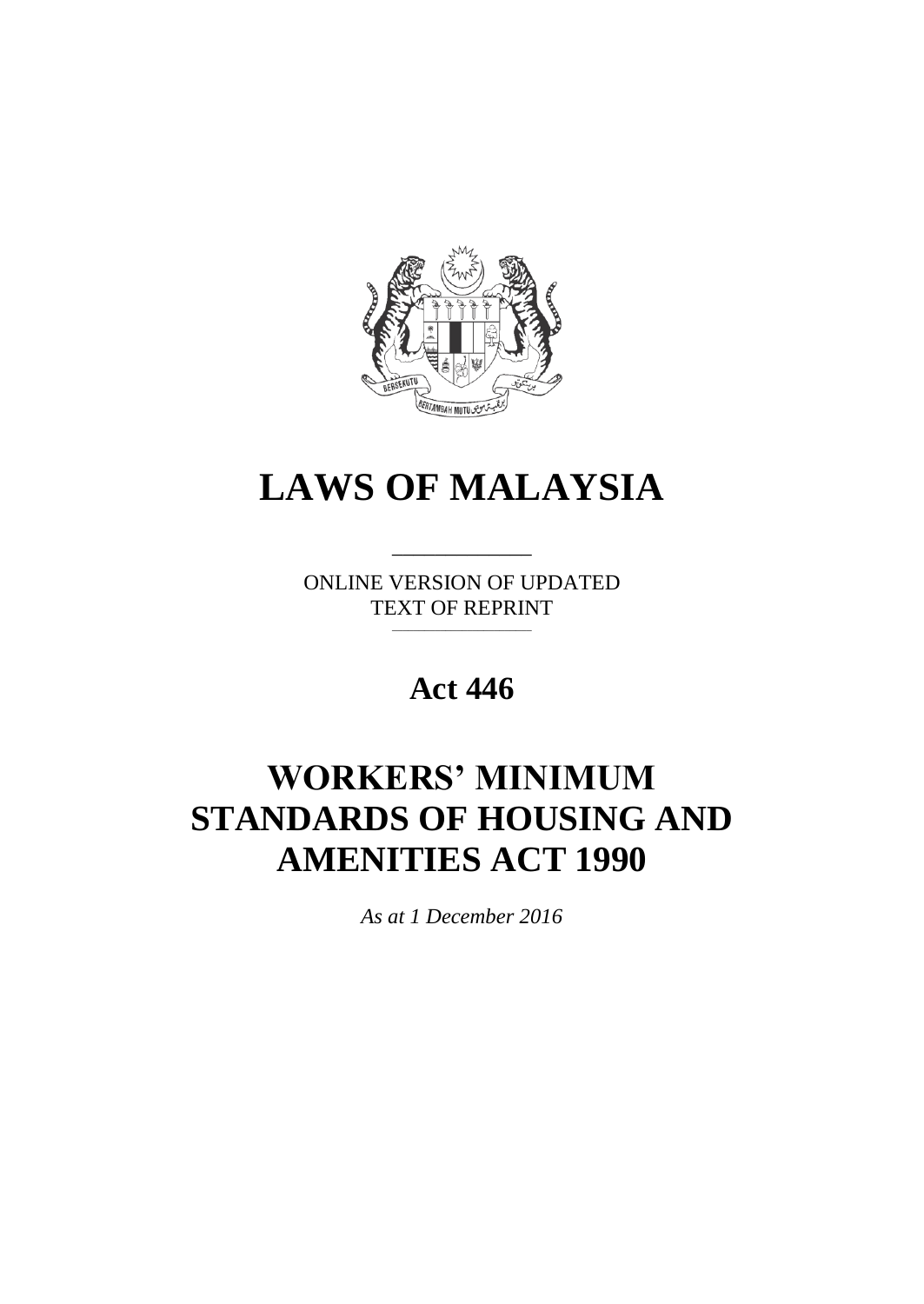# **WORKERS' MINIMUM STANDARDS OF HOUSING AND AMENITIES ACT 1990**

| Date of Royal Assent                         | $\sim$ $\sim$ $\sim$ | $\cdots$ | 22 August 1990 |
|----------------------------------------------|----------------------|----------|----------------|
| Date of publication<br>in the <i>Gazette</i> |                      |          | 30 August 1990 |

#### *PREVIOUS REPRINTS*

| <b>First Reprint</b> | $\cdots$ | $\ddotsc$ | $\ddotsc$ | 2001 |
|----------------------|----------|-----------|-----------|------|
| Second Reprint       | $\cdots$ | $\ddotsc$ | $\ddotsc$ | 2006 |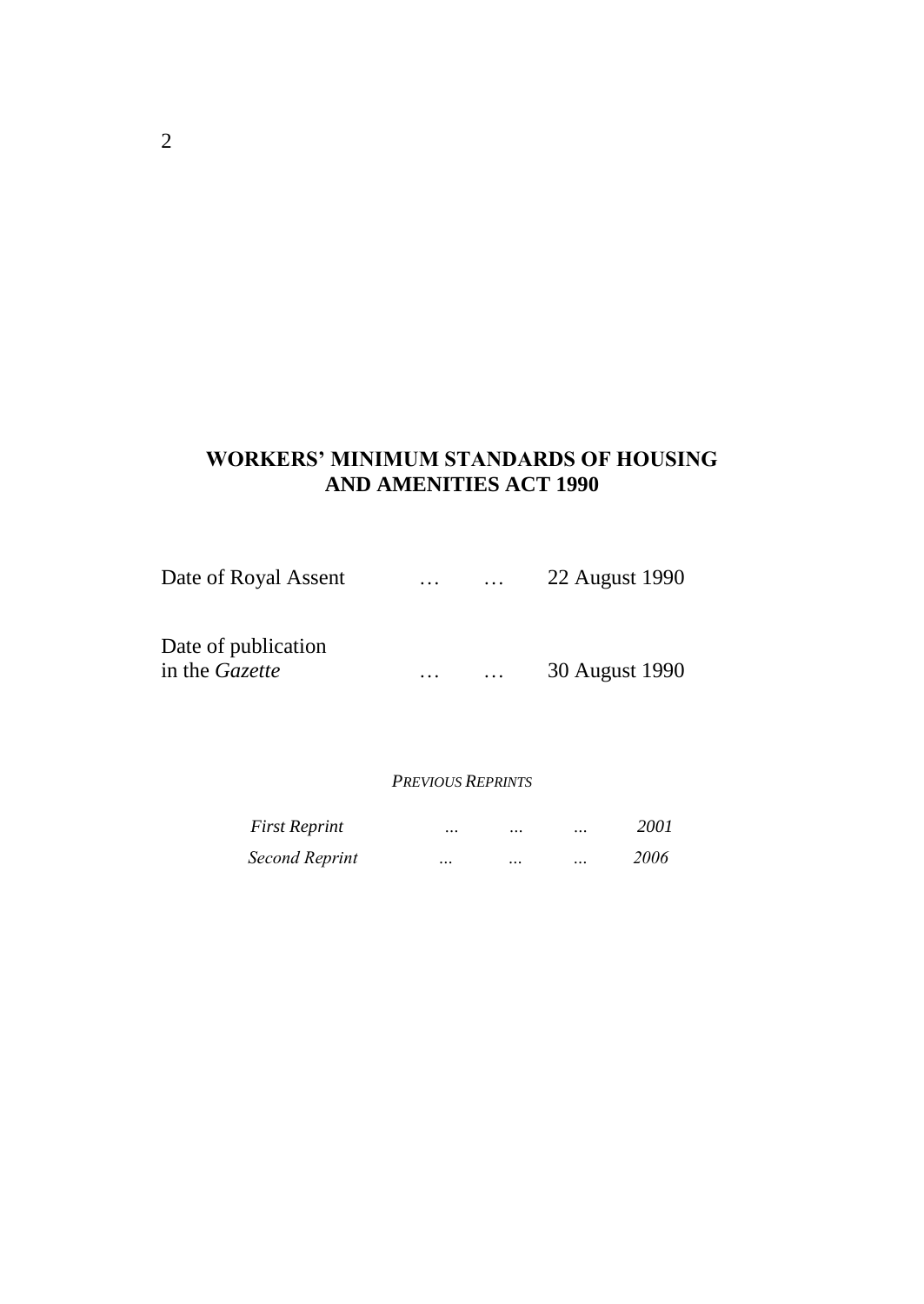# **LAWS OF MALAYSIA**

## **Act 446**

## **WORKERS' MINIMUM STANDARDS OF HOUSING AND AMENITIES ACT 1990**

#### ARRANGEMENT OF SECTIONS

#### PART I

#### PRELIMINARY

#### Section

- 1. Short title, application and commencement
- 2. Extent of application
- 3. Interpretation
- 4. Exemption

#### PART II

#### HOUSING AND OTHER AMENITIES

- 5. Building to comply with requirements
- 6. Supply of water and electricity and maintenance of houses
- 7. Erection of building intended to be used for the housing of workers, as a nursery or as a community hall
- 8. Building endangering health or safety
- 9. Building not originally built for the housing of workers
- 10. Nursery
- 11. Allotment of land
- 12. Community hall, sports and other recreational facilities
- 13. No rent or charge to be levied for benefits under this Act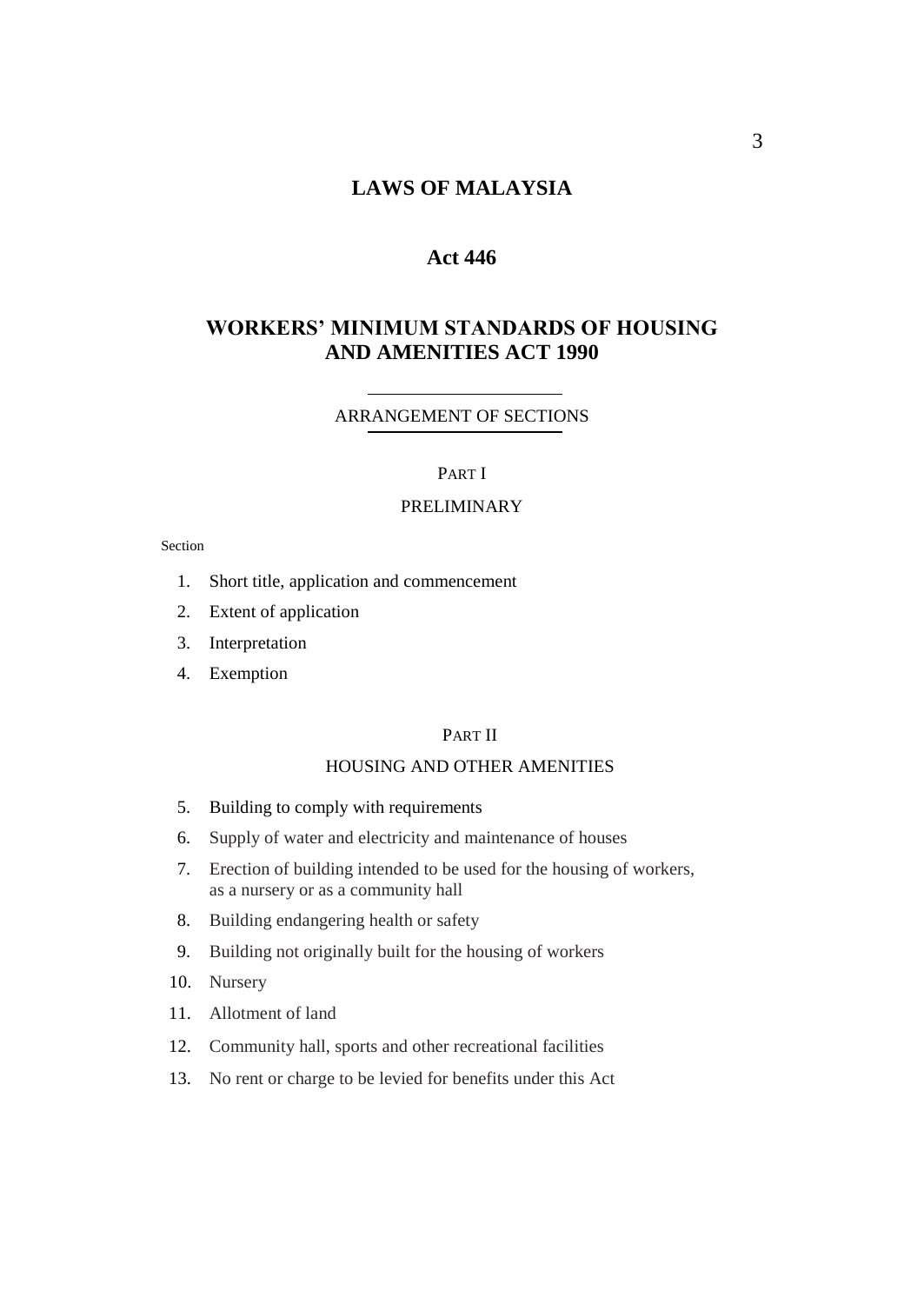#### PART III

#### HEALTH, HOSPITAL, MEDICAL TREATMENT AND SANITATION

#### Section

- 14. Definition of dependant
- 15. Employer to construct and maintain estate hospital
- 16. Payment and recovery of hospital expenses by employer
- 17. Sick workers being admitted to a Government hospital
- 18. Transportation of sick workers to hospital
- 19. Medical treatment in estate on which a hospital is not maintained
- 20. Duty to report suspected cases of infectious disease
- 21. Duty of employer to segregate worker suffering from infectious disease
- 22. Power of Medical Officer of Health to order immunization against infectious disease
- 23. Weekly inspection of workers' housing
- 24. Onus of proof

#### PART IV

#### REGULATIONS

25. Regulations

#### PART V

#### GENERAL PROVISIONS, APPEALS AND OFFENCES

- 26. Minister may vest certain officers with power and duties
- 27. Power of Director General, *etc.* to inspect, investigate and to issue summons
- 28. Director General may prosecute
- 29. Director General and officers deemed to be public servants
- 30. Appeals
- 31. Failure to comply with order under section 5, 8, 12, 15 or 19
- 32. Failure to comply with section 20 or 21
- 33. General penalty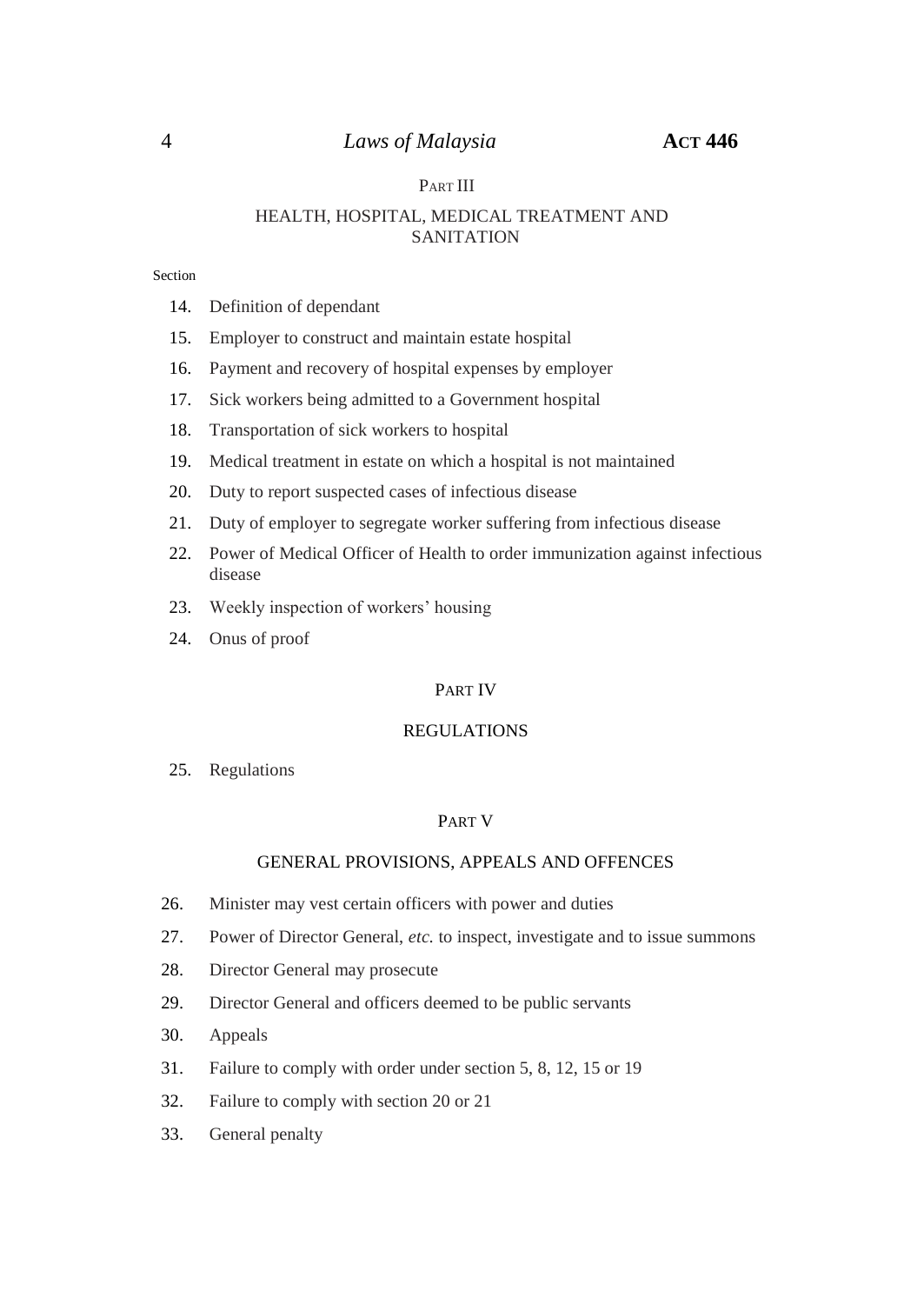# *Workers' Minimum Standards of Housing and Amenities* 5

#### PART VI

# REPEAL AND SAVINGS

Section

34. Repeal and savings in respect thereof

**SCHEDULE**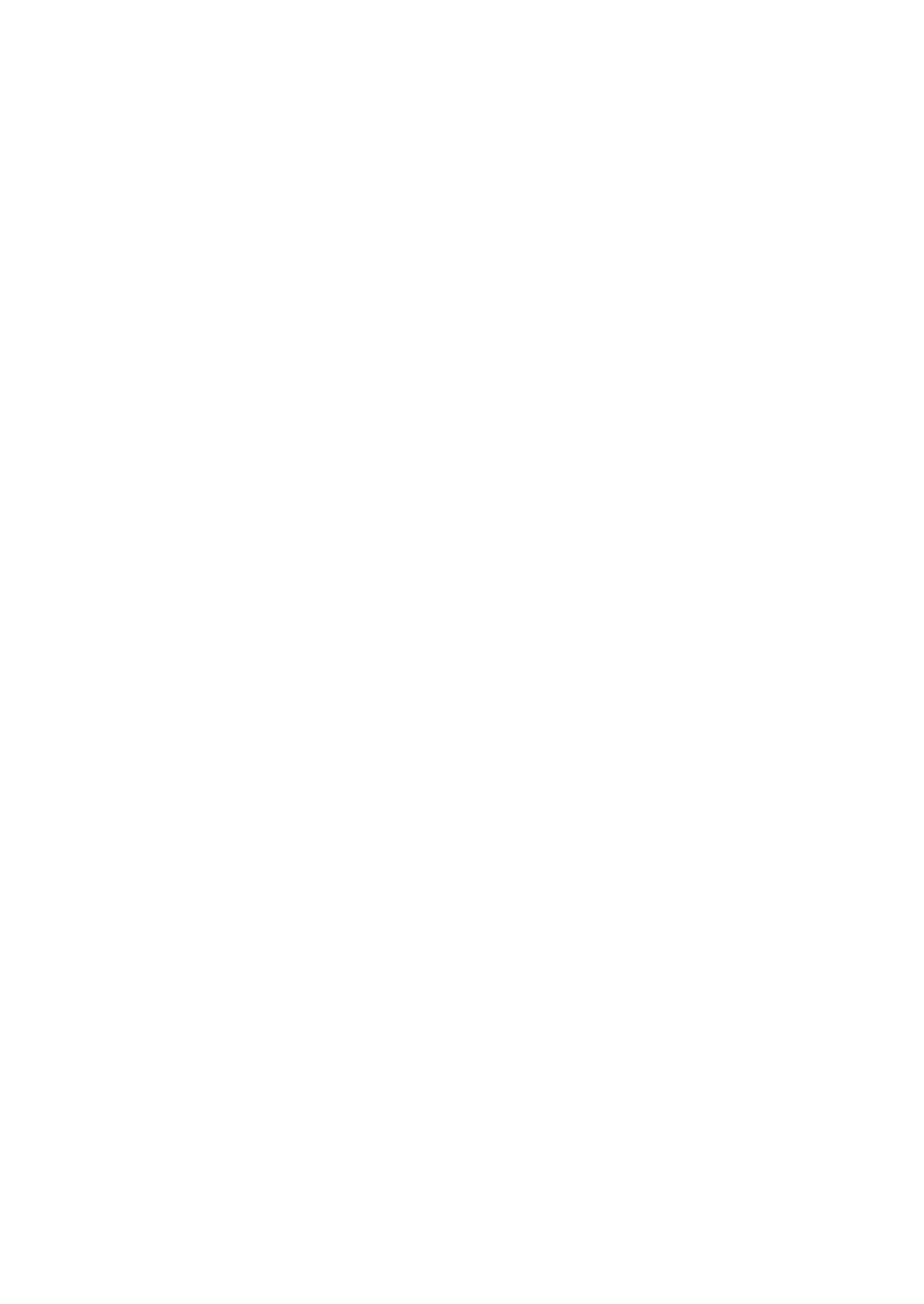## **LAWS OF MALAYSIA**

#### **Act 446**

## **WORKERS' MINIMUM STANDARDS OF HOUSING AND AMENITIES ACT 1990**

An Act to prescribe the minimum standards of housing and nurseries for workers and their dependants, to require employers to allot land for cultivation and grazing in a place of employment, to require employers to provide health, hospital, medical and social amenities and to provide for matters incidental thereto.

[*Peninsular Malaysia—1 December1990, P.U. (B) 114/1991*]

**BE IT ENACTED** by the Seri Paduka Baginda Yang di-Pertuan Agong with the advice and consent of the Dewan Negara and Dewan Rakyat in Parliament assembled, and by the authority of the same, as follows:

#### PART I

#### PRELIMINARY

#### **Short title, application and commencement**

**1.** (1) This Act may be cited as the Workers' Minimum Standards of Housing and Amenities Act 1990.

(2) This Act shall apply throughout Malaysia.

(3) This Act shall come into force on such date as the Minister may, by notification in the *Gazette* appoint, and different dates may be appointed for different provisions of this Act and for different States.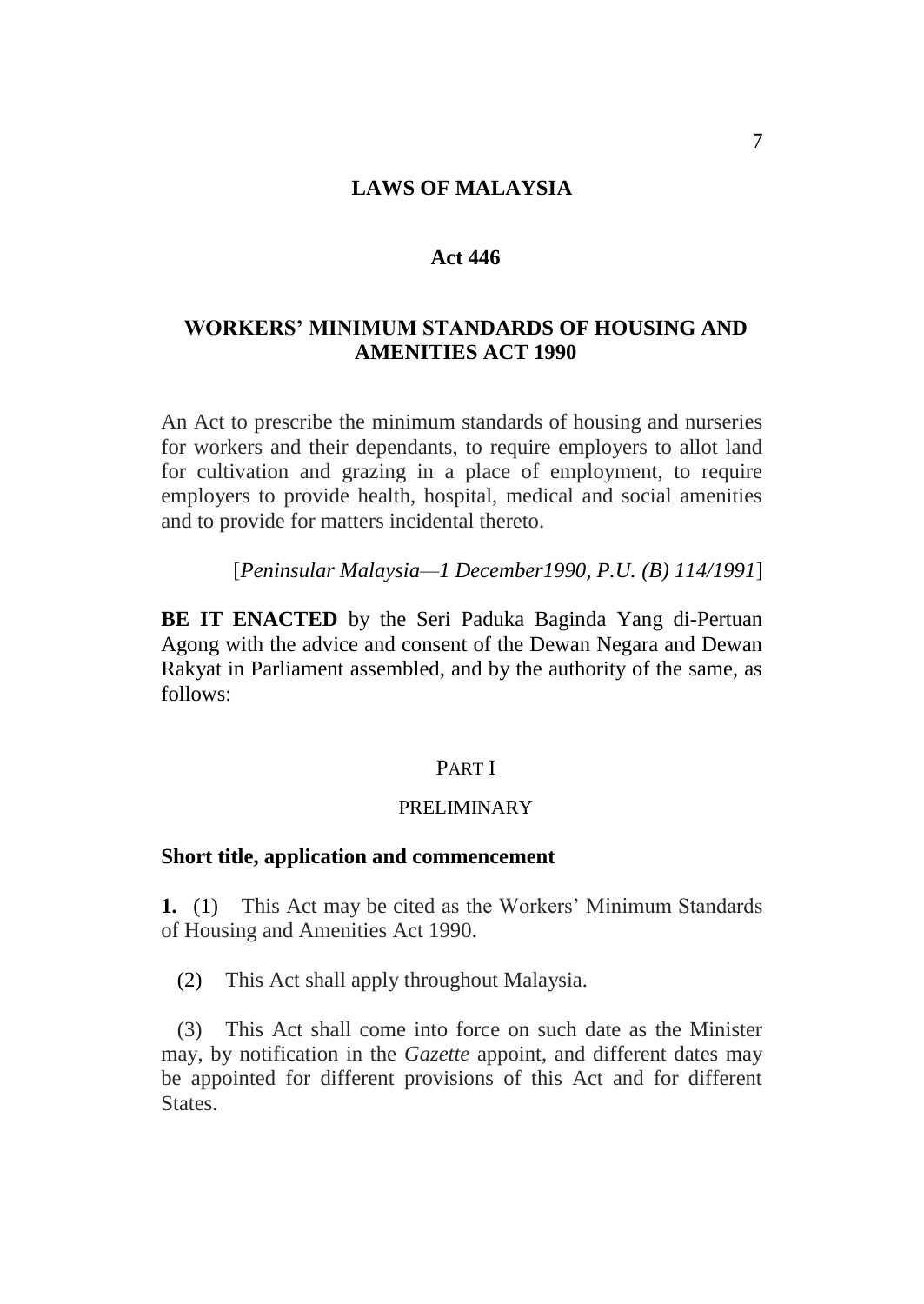# **Extent of application**

**2.** (1) Nothing in this Act shall apply to any place of employment or part thereof, situated within the area of a City Council, a Municipal Council or a Federal Territory.

(2) Notwithstanding subsection (1) the Minister may by order declare this Act or any provision thereof, to be applicable to any place of employment or to any specified class of place of employment situated within the area of any Municipal Council.

(3) Upon the commencement of any order made under subsection (2), any written law in force in such area, relating to the control of erection of buildings, shall in respect of the said place of employment, cease to have effect.

# **Interpretation**

**3.** In this Act, unless the context otherwise require—

"building" means any building used for the housing of workers and includes a nursery and a community hall;

"contract of service" means any agreement, whether oral or in writing and whether express or implied, whereby one person agrees to employ another as a worker and that other person agrees to serve his employer as a worker;

"dependant" means the spouse, parent (including stepfather and stepmother), grandparent, child (including stepchild), brother and sister (including half-brother and half-sister and stepbrother and stepsister) of a worker, who is dependent on such worker, and includes—

> *(a)* as respects a child, an illegitimate child or a child adopted in accordance with any written law relating to adoption; and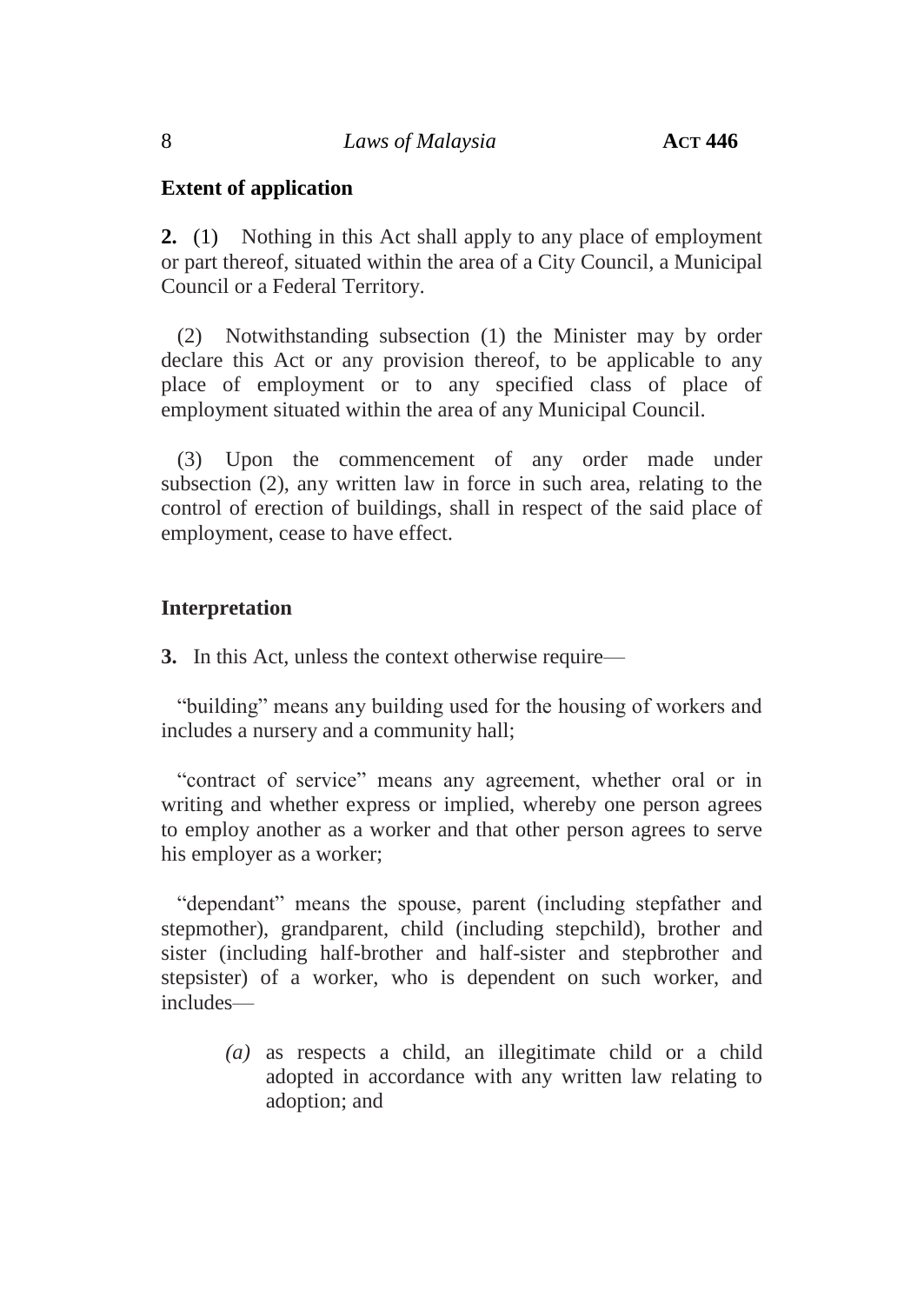*(b)* as respects parents, the parents of an illegitimate child, and any person by whom the worker was adopted in accordance with any written law relating to adoption;

"Director General" means the Director General of Labour appointed under subsection 3(1) of the Employment Act 1955 [*Act 265*] and includes any officer who, by virtue of an order made under section 26, is vested with all or any of the powers of the aforesaid Director General;

"District Engineer", in respect of a district, means any engineer in the service of the Federal or State Government who is for the time being carrying out the duties of the Public Works Department for that district and, for the purpose of subsection 27(1), includes any officer authorized in writing in that behalf by the District Engineer;

"employer" means—

- *(a)* any person who has entered into a contract of service to employ any other person as a worker and includes the agent, manager and factor of such first mentioned person; or
- *(b)* where the owner or lessee (including the agent, manager and factor of such owner or lessee) of a place of employment (hereinafter referred to as the first mentioned person) has entered into an agreement, whether oral or in writing and whether expressed or implied, with another person for the purpose of executing any work for or connected with any business, trade, operation or interest of such first mentioned person, the term "employer" shall also include such first mentioned person, and the term "employ" with its grammatical variations and cognate expressions, shall be construed accordingly;

"estate" means any agricultural land exceeding twenty hectares in extent upon which agricultural operations of any kind are carried on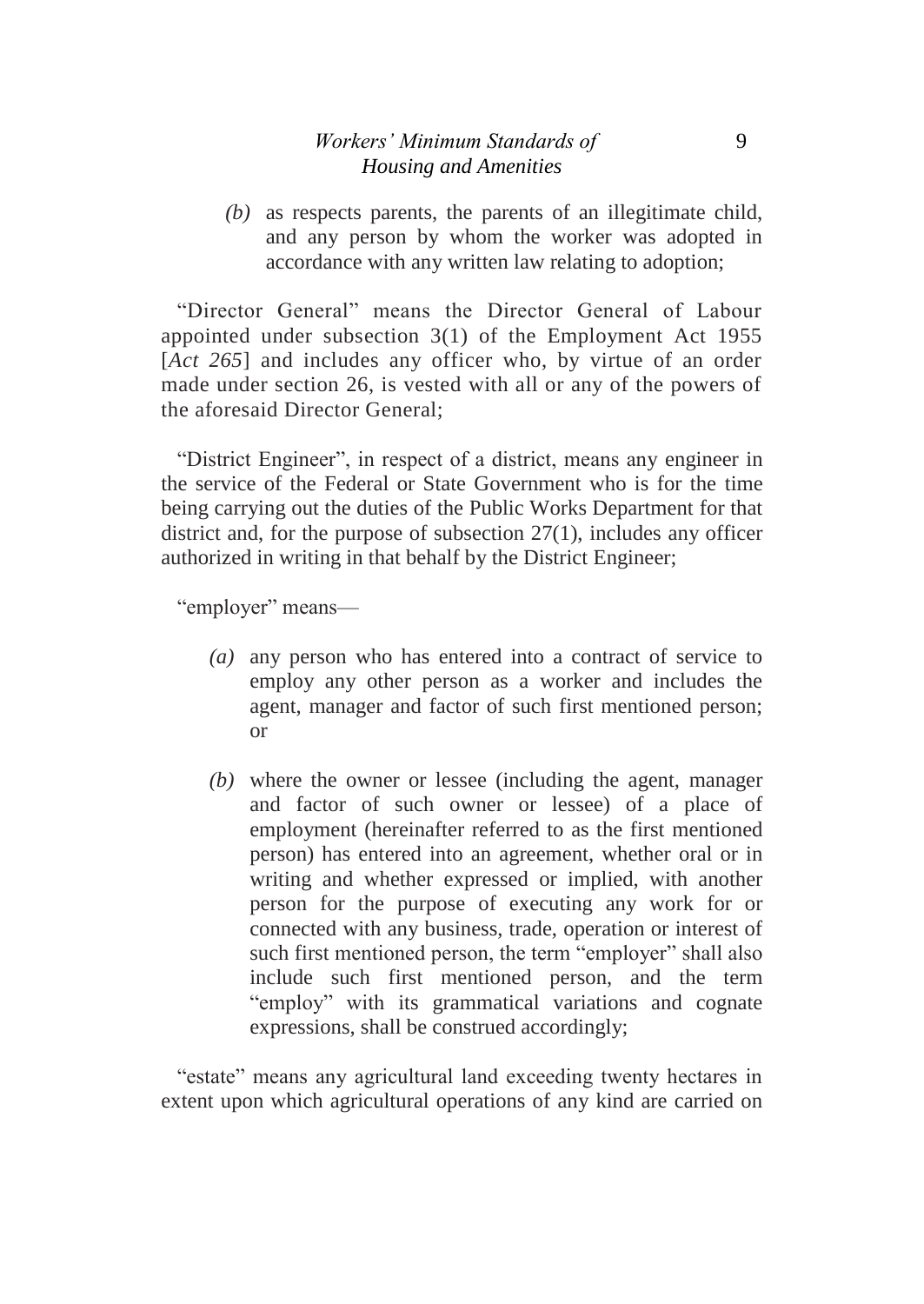or upon which the produce of any plants or trees is collected or treated, or any mine or any other place of employment so declared by order of the Minister;

"Medical Officer" means a registered medical practitioner who is employed in a medical capacity by the Federal or State Government;

"Medical Officer of Health" means any medical practitioner in the service of the Government or any local authority who is for the time being carrying out the duties of a Medical Officer of Health in any area, district, or local authority area, and includes the Director General, the Deputy Director General of Health, the Director of Health Services, any Deputy Director of Health Services, any State Director of Medical and Health Services, any State Deputy Director of Medical and Health Services, the Sabah State Director of Medical Services and his Deputy and the Sarawak State Director of Medical Services and his Deputy, and for the purpose of subsection 27(1), includes any officer authorized in writing in that behalf by the Medical Officer of Health;

"Minister" means the Minister for the time being charged with the responsibility for labour;

"place of employment" means a place where work is carried on by or on behalf of or for an employer and shall include any place in which workers are housed by an employer;

"registered medical practitioner" means a medical practitioner registered under the Medical Act 1971 [*Act 50*];

"resident manager", in relation to an estate, means any employer or agent of an employer who resides on, or is in immediate charge of, the estate in which the workers are employed;

"resident registered medical practitioner", in relation to an estate, means any registered medical practitioner employed by the employer and who resides on the estate in which the workers are employed;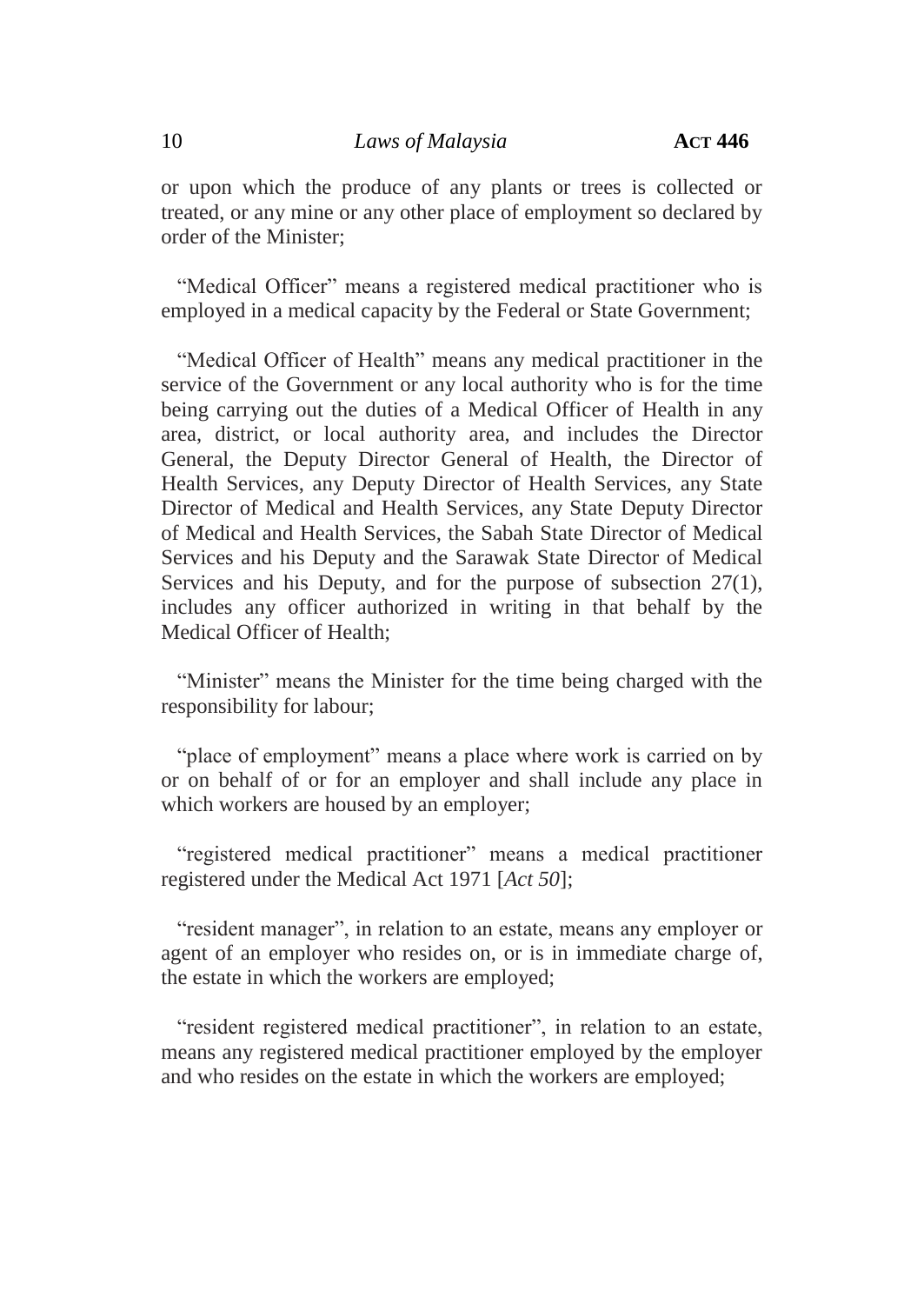## *Workers' Minimum Standards of* 11 *Housing and Amenities*

"worker" means an employee as defined in the First Schedule to the Employment Act 1955 and includes his dependants.

## **Exemption**

**4.** The Minister may by order exempt from all or any of the provisions of this Act any employer or class of employers or any building or class of buildings specified in the order.

## PART II

#### HOUSING AND OTHER AMENITIES

#### **Building to comply with requirements**

**5.** (1) Except as provided in subsection (2), no employer shall house or cause or permit to be housed any worker employed by him or by any other person (with whom he has contracted for the purpose of executing any work for or connected with his business, trade, operation or interest) in any building either owned by him or is within his possession or control which does not comply with the provisions of this Act or any regulation made thereunder.

(2) Any building, which immediately before the commencement of this Act was used for the housing of workers or as a nursery or as a community hall by an employer and was erected or converted in accordance with the requirements of any written law in force at the time of its erection or conversion, may continue to be used by such employer:

Provided that such building be converted to comply with the provisions of this Act or any regulation made thereunder.

(3) Notwithstanding the provision in subsection (2) the Director General, upon application by an employer, may permit, subject to any condition as he may impose, such building to continue to be used without conversion for such period as he deems fit.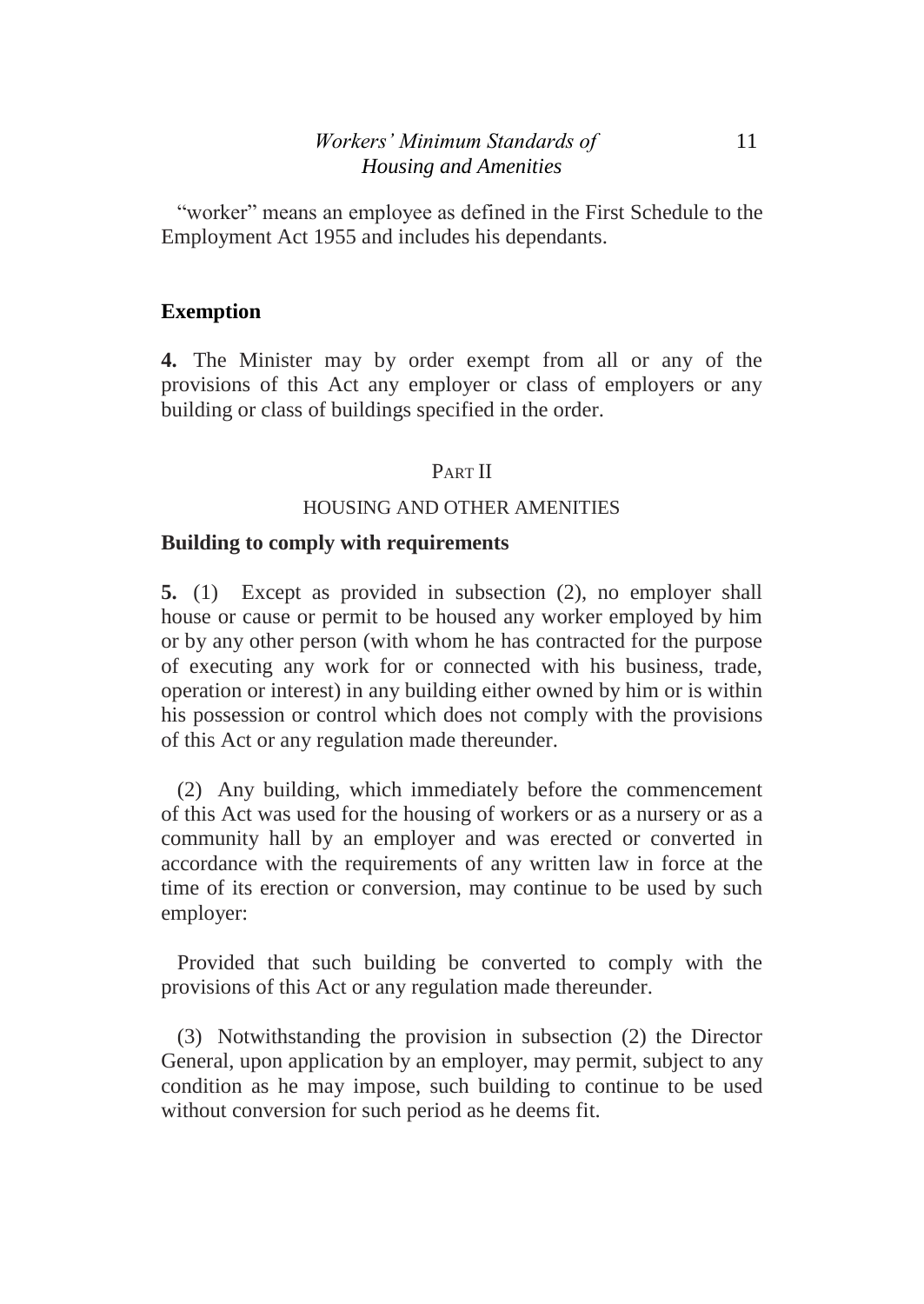(4) Pursuant to any investigation carried out on any place of employment, where the Director General is satisfied that any building, which immediately before or after the commencement of this Act, was used for the housing of workers or their dependants or as a nursery or as a community hall does not comply with the provisions of this Act or any regulation made thereunder, the Director General may issue to the employer concerned a notice, of not less than three months, of his intention to order demolition and replacement, alteration, repair or making good any deficiency or defect thereof.

(5) Where, upon the expiry of the aforesaid notice period, the employer fails to take such action as is required to the satisfaction of the Director General, the Director General may issue to the employer concerned an order in writing requiring the aforesaid employer to demolish and replace, alter or repair such building or to make good any deficiency or defect thereof within six months of the order and subject to such conditions as the Director General may specify in the order; and any such order may include a directive that no worker or his dependants shall be permitted to occupy any such building pending such demolition and replacement, alteration or repair, or the making good of any defect or deficiency thereof, or until the requirements of the order have been complied with:

Provided that where an appeal has been made under section 30 in respect of the order issued under this subsection, then such order shall be suspended pending the determination of the appeal.

## **Supply of water and electricity and maintenance of houses**

**6.** (1) Where workers and their dependants are provided with housing at their place of employment it shall be the duty of the employer of such place of employment—

*(a)* to provide free and adequate piped water drawn from a public main, or where the Director General so permits in writing, to provide free and adequate supply of potable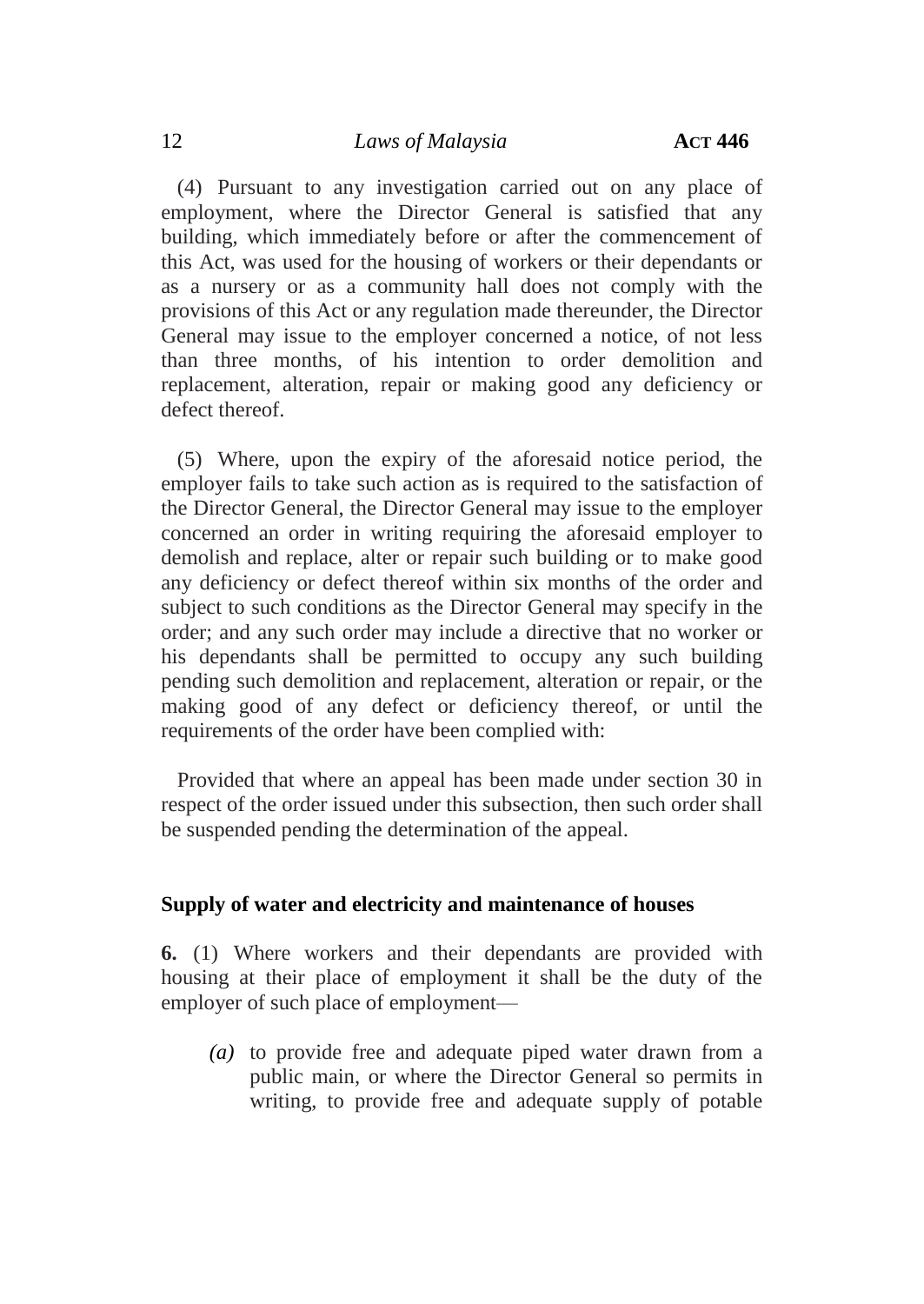piped water drawn from any other source which shall be filtered and treated in a manner approved by the Director General;

- *(b)* to provide adequate electricity supply;
- *(c)* to ensure that the buildings are kept in a good state of repair and painted to present a satisfactory appearance; and
- *(d)* to ensure that no unauthorized extensions or structural alterations are made to the buildings.

(2) For the purpose of this section the adequacy of water and electricity supply shall be as determined by the Director General:

Provided that the Director General may, if he is satisfied in any case that it is impracticable to provide piped water supply for each house, approve any other means of water supply:

Provided further that the Director General may, in any case where he is satisfied that the provision of electricity supply is not practicable or viable, exempt the employer in writing from the requirement of such provision.

(3) Where water supply is drawn from a source other than a public main the Director General may, for the purpose of ensuring that the water supply is suitable for consumption, cause the Medical Officer of Health to take samples of water supply for analysis and report, the costs of which shall be borne by the employer.

(4) Where water supply is obtained from a public main and is piped to each house, the Director General may, on application made to him, partly or wholly exempt the employer in writing from the requirement to provide free water supply to the workers subject to such conditions as the Director General may impose.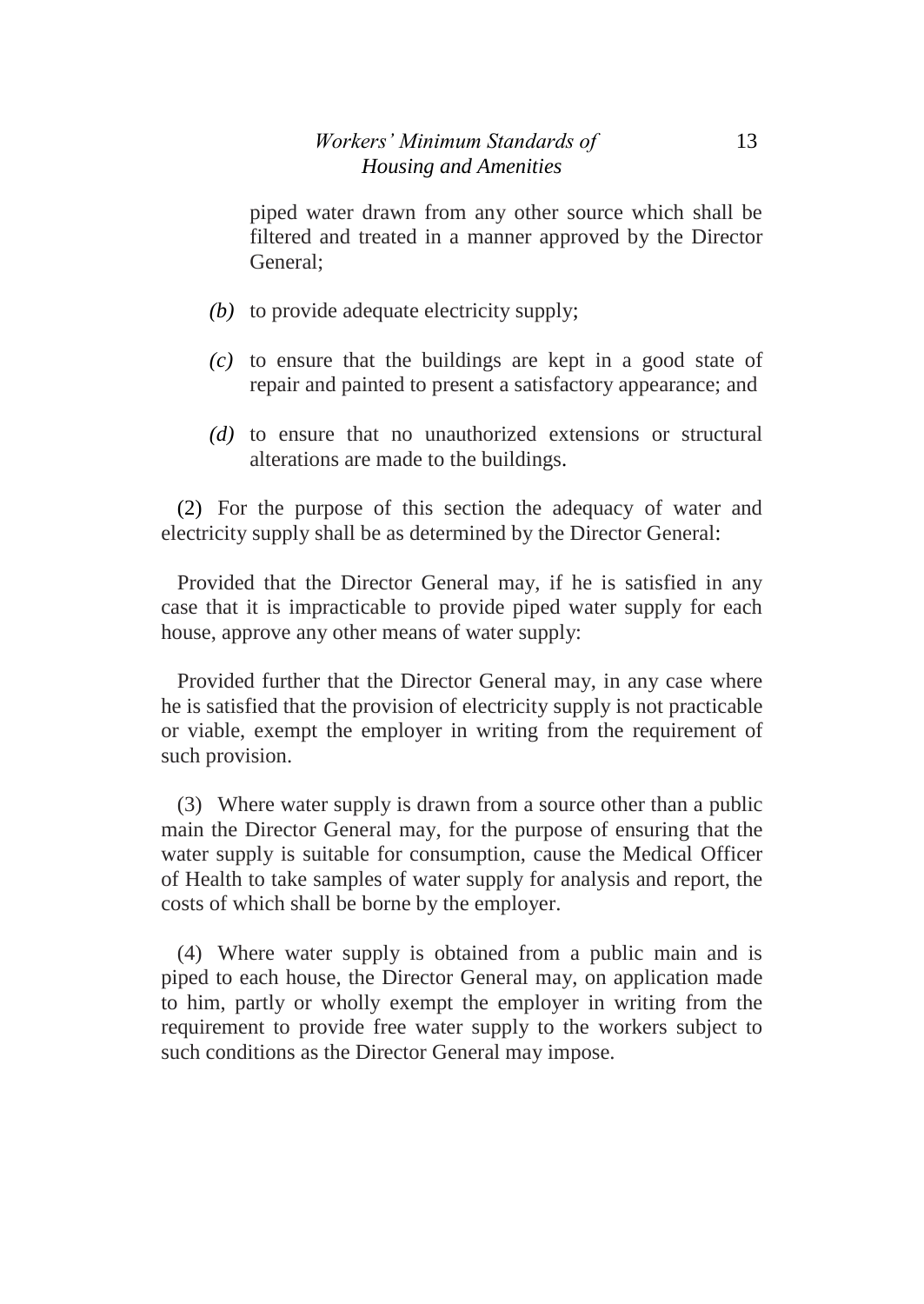(5) Where any extension or structural alteration has been made to the buildings without the permission of the Director General, the Director General shall, after giving one month's notice, require the employer to have the extension or structural alteration demolished.

# **Erection of building intended to be used for the housing of workers, as a nursery or as a community hall**

**7.** (1) In relation to a building which is to be erected or converted for the housing of workers or for use as a nursery or as a community hall, there shall be submitted by the employer to the Director General for the approval of the approving authority as hereunder provided in subsection (2), the plans of the building and of its site, and no work relating to the aforesaid building shall be begun unless and until the plans so submitted have been approved.

- (2) The approving authority aforesaid shall—
	- *(a)* in the case of a plan of a building, be the Director General; and
	- *(b)* in the case of a plan of the site of the building, and of the sanitary arrangements, be the Medical Officer of Health.

(3) For the purpose of securing that the minimum standards required under this Act or any regulation made thereunder are complied with, the approving authority may approve such plans subject to such conditions (including alterations of the plans) as he may deem fit to impose thereon.

# **Building endangering health or safety**

- **8.** (1) The Director General shall cause to be inspected—
	- *(a)* by a Medical Officer of Health, any building, estate hospital, group estate hospital or clinic on a place of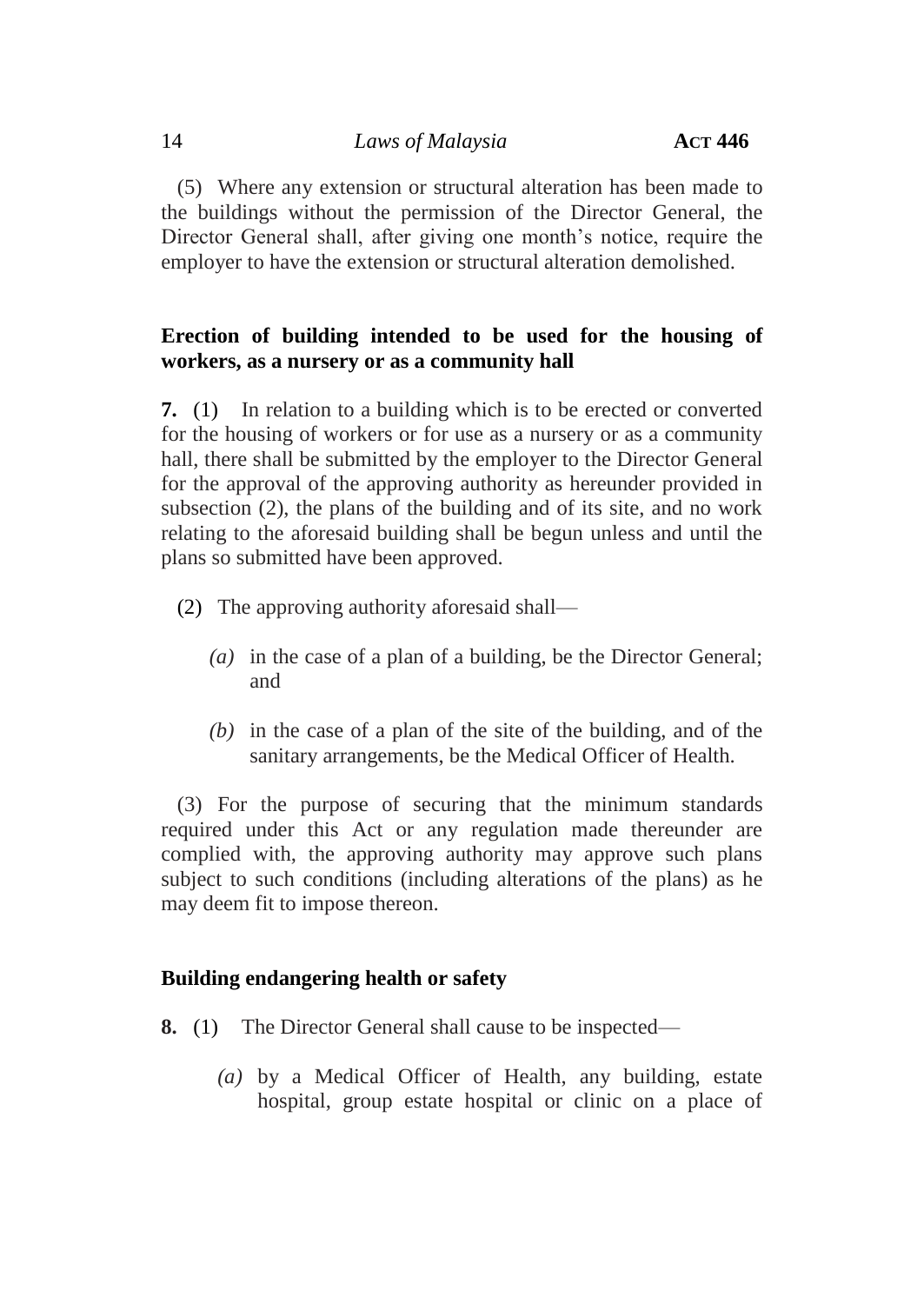## *Workers' Minimum Standards of* 15 *Housing and Amenities*

employment which, by reason of its design, site, size, sanitation, the quantity and quality of the water supply provided for the occupants of such buildings or other conditions, appears to the Director General to be likely to endanger health; and

*(b)* by the District Engineer, any building, estate hospital, group estate hospital or clinic on a place of employment which, by reason of its construction, state of repair or condition, appears to the Director General to be likely to endanger the safety of any person.

(2) The Medical Officer of Health or the District Engineer or both, as the case may be, shall, after inspecting any building, estate hospital, group estate hospital or clinic under this section, submit to the Director General a report of his or their findings, together with any recommendation made thereon relating to the necessary measures required to be taken in respect of such building, estate hospital, group estate hospital or clinic.

(3) Subject to subsection (4), on receipt of such report as is referred to in subsection (2), the Director General may issue to the employer concerned an order in writing requiring the aforesaid employer to demolish and replace, alter or repair the building, estate hospital, group estate hospital or clinic or to make good any deficiency or defect within such time and subject to such conditions as the Director General may specify in the aforesaid order and such order may, if necessary, direct that no worker or his dependants shall be permitted to occupy any of the aforesaid buildings pending such demolition and replacement, alteration or repair or until the aforesaid order has been complied with:

Provided that where an appeal has been made under section 30 in respect of the aforesaid order then such order shall be suspended pending the determination of the appeal.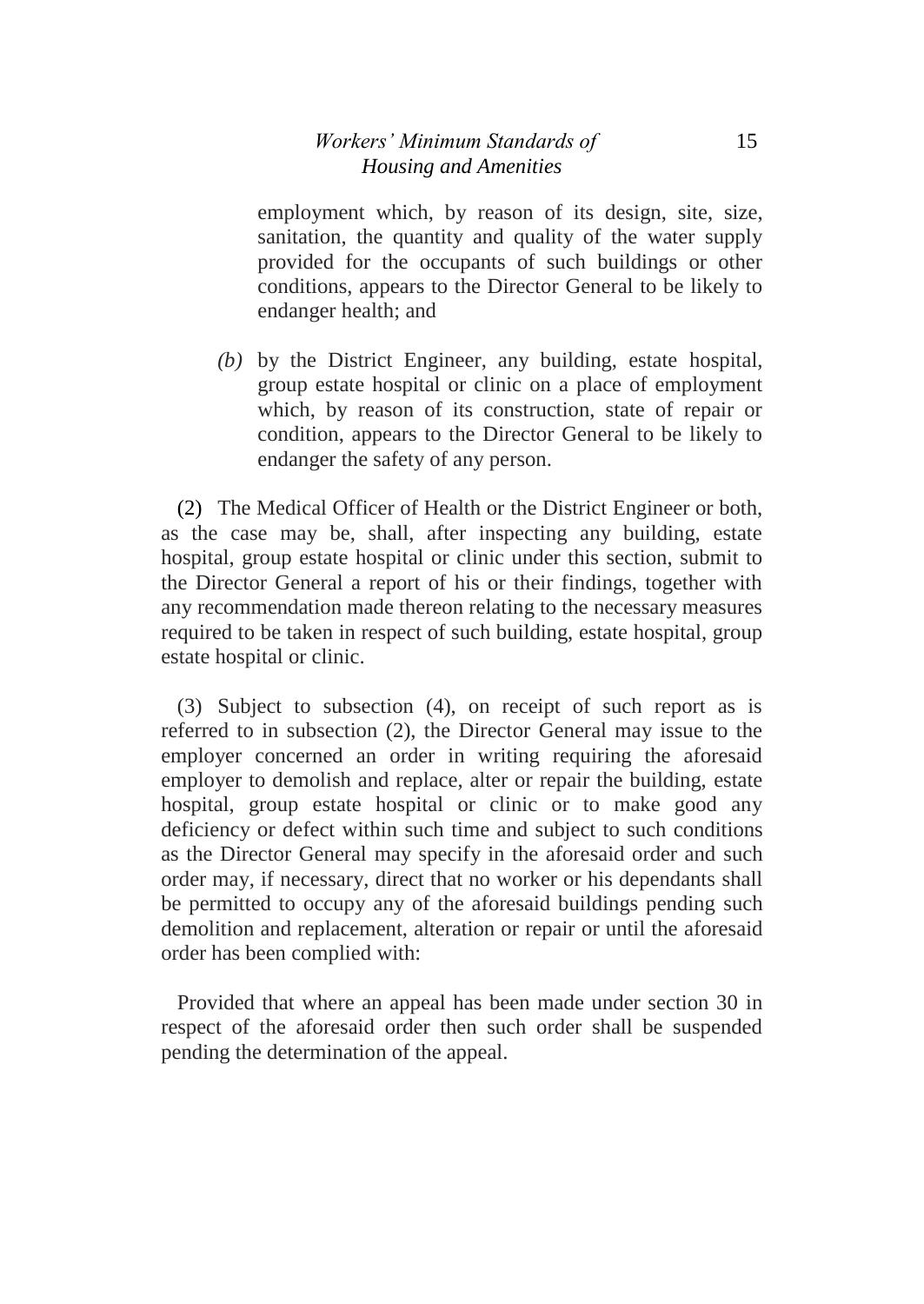(4) No order under subsection (3), shall be issued unless a copy of the report received by the Director General from the Medical Officer of Health or the District Engineer or both has been furnished to the employer, and in making such order the Director General shall give due consideration to any representation that may be made by the employer in respect of the report aforesaid.

#### **Building not originally built for the housing of workers**

**9.** (1) A building originally built for a purpose other than the housing of workers shall not be used for, or be converted for the purpose of, the housing of workers, unless an application in that behalf has been made to and approved by the Director General.

(2) The application required to be made under subsection (1) shall be accompanied by a plan of the site of the building and a plan setting out the details of the building or of the conversion proposed to be made thereto and subsection  $7(2)$  and  $7(3)$  shall apply to such plan as they apply to a plan of a building or of the site of a building mentioned in that section.

#### **Nursery**

**10.** (1) Where there are workers residing on the place of employment and such workers have together no less than 10 dependants under four years of age living with them, the Director General may, by order, require the employer of such workers to construct at the aforesaid place of employment within such reasonable time as may be specified therein a nursery of a size capable of accommodating such number of workers' dependants as may be specified therein, and on being so required, the employer shall construct such nursery accordingly:

Provided that any subsequent reduction in the number of dependants after the order has been issued shall not invalidate such order.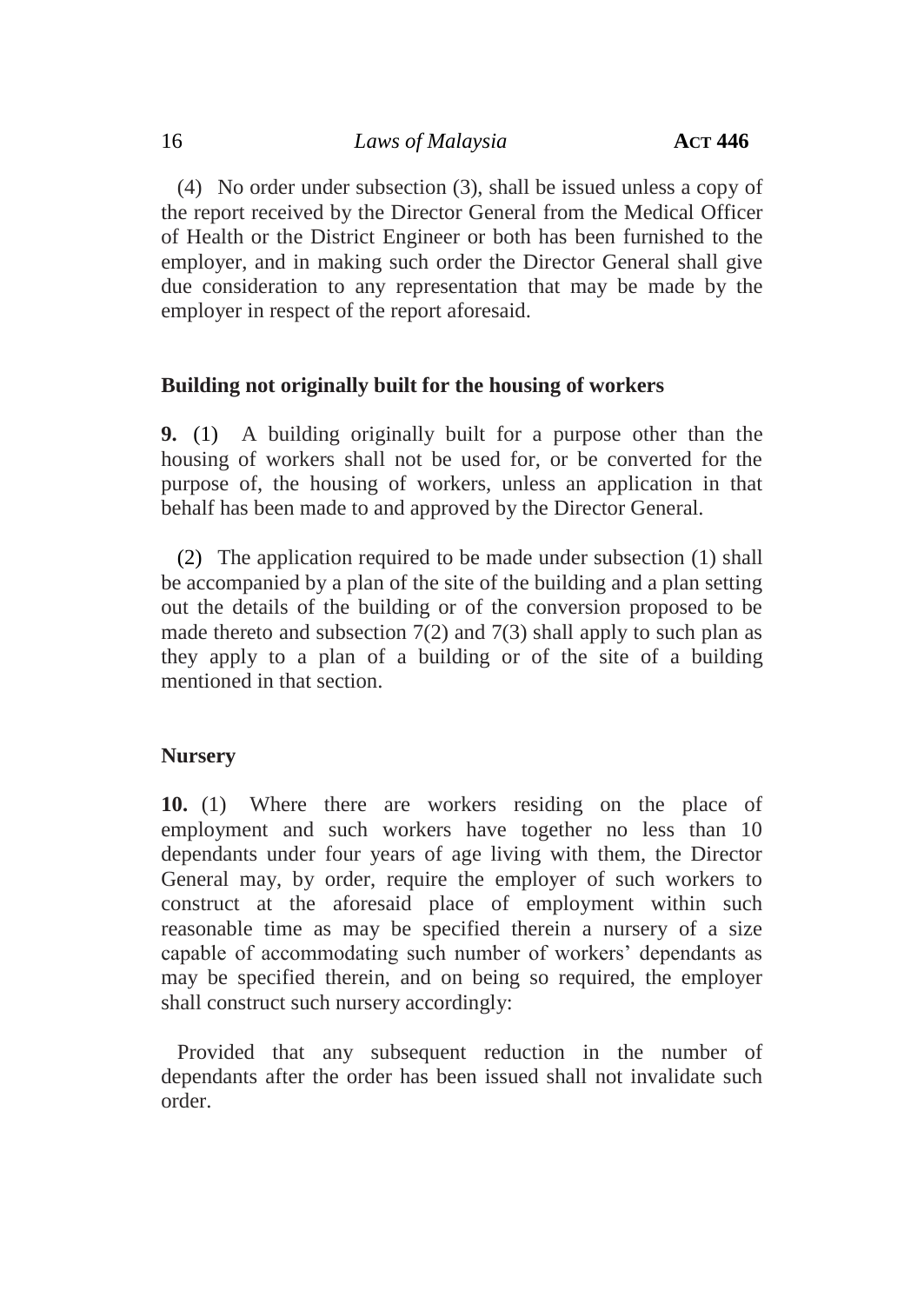(2) The employer shall maintain the nursery and shall accommodate therein the dependants of the workers during the period in which such workers are away working for the employer:

Provided that he shall not accommodate therein such dependants in excess of the number specified in the requirement mentioned in subsection  $(1)$ .

(3) On each day a dependant is accommodated at the nursery, he shall be provided by the employer at his own expense with a supply of milk in sufficient quantity and of good quality, and play equipment.

(4) An employer who fails to comply with the provisions of this section shall be guilty of an offence and shall, on conviction, be liable to a fine not exceeding two thousand ringgit and to a further fine of one hundred ringgit for each day during which the offence continues.

## **Allotment of land**

**11.** (1) Where there are workers residing on the place of employment, the employer of such workers shall set aside land which has been cleared, for allotment to such workers for cultivation, grazing or partly cultivation and partly grazing:

Provided that an employer is not required to excise any permanent cultivation which has been planted by him at least 12 months previously.

(2) A worker residing on the place of employment, who has been employed for a period of not less than six months by the employer aforesaid shall be entitled to have allotted to him an area of 250 square metres of the land so set aside.

(3) If an area of land allotted for cultivation (whether wholly or partly) shall remain unplanted for a period of six months from the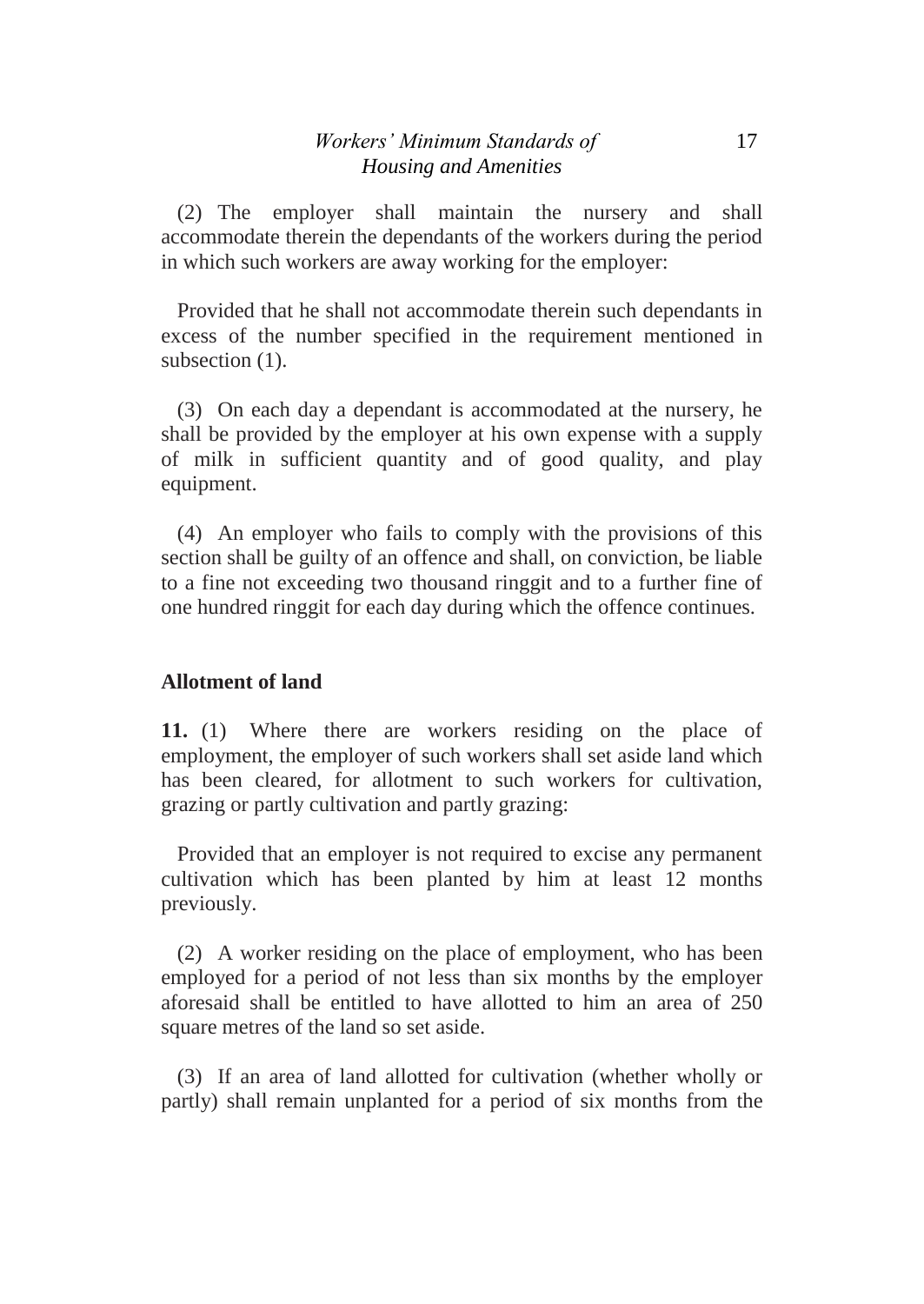date of the allotment, or if a worker uses the area of land allotted to him for a purpose different from that for which it was allotted, or if he does not use it at all for the purpose for which it was allotted the employer may terminate such allotment and thereafter may allot such area of land to another worker.

- (4) In relation to the setting aside of land under this section—
	- *(a)* land allotted to workers shall be situated as near as possible to the houses of the workers; and
	- *(b)* land for grazing shall, except with the permission in writing of a Medical Officer of Health, be situated at a distance of not less than 183 meters from the houses of the workers.

(5) The Director General may, for sufficient reason, exempt to such extent, as may be stated in such exemption, any employer from compliance with this section on such terms and conditions and for such period as he may deem fit.

(6) Any employer who contravenes the provisions of this section shall be guilty of an offence and shall, on conviction, be liable to a fine not exceeding one thousand ringgit and to a further fine of fifty ringgit for every day the offence continues.

(7) In this section "place of employment", in relation to the allotment of land set aside, means an estate or such other place as may be prescribed by the Minister to be a place of employment to which this section applies.

## **Community hall, sports and other recreational facilities**

**12.** (1) The Director General may by order require the employer in any place of employment where there are not less than 100 workers residing at the place of employment—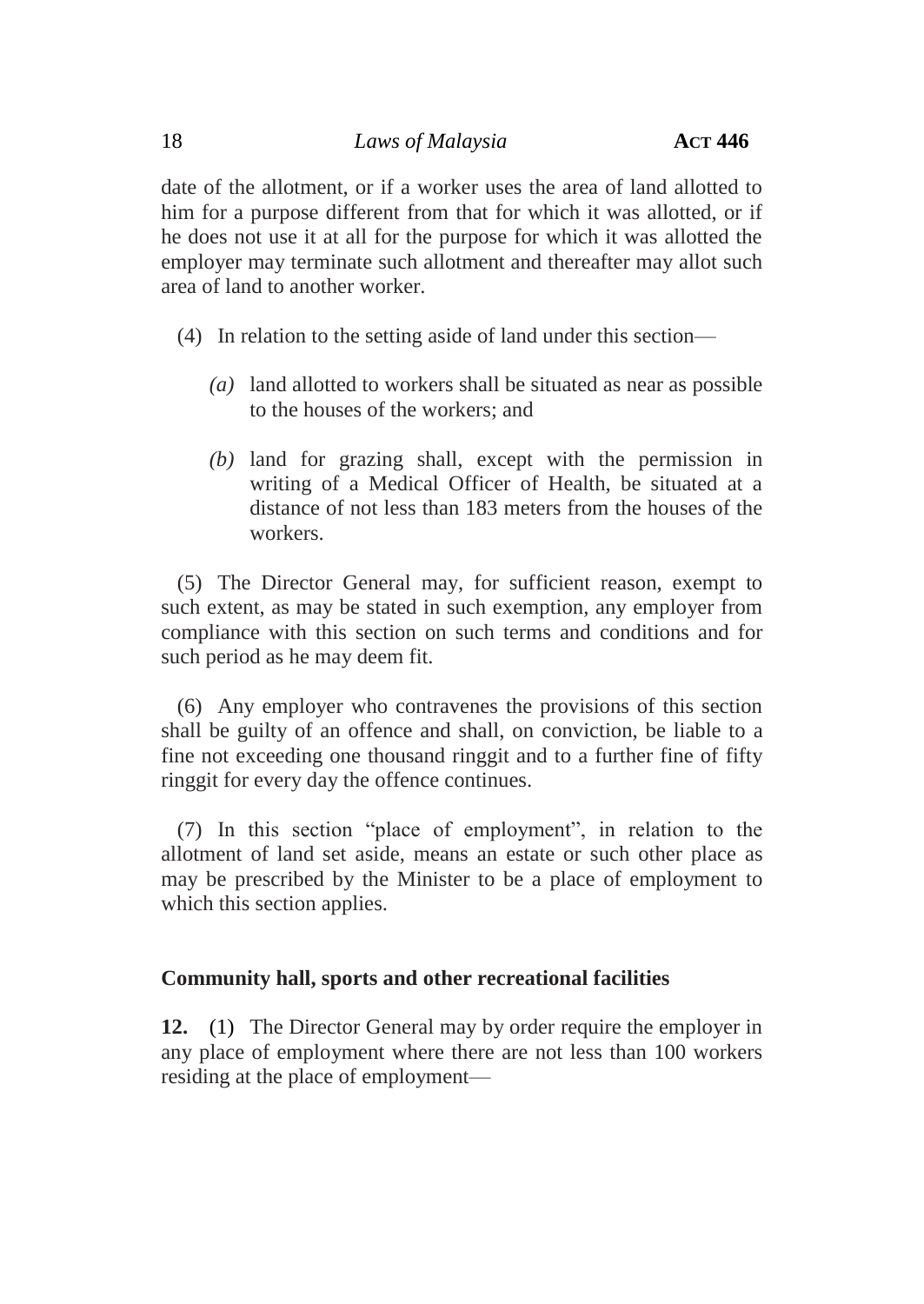- *(a)* to construct at the aforesaid place of employment, within such reasonable time as may be specified, a community hall capable of accommodating such number of persons as may be specified; and
- *(b)* to provide facilities for sports and other recreational activities as may be specified.

(2) The employer shall maintain the community hall, sports and other recreational facilities aforesaid in a satisfactory condition.

(3) Any employer who fails to comply with the provisions of this section shall be guilty of an offence and shall, on conviction, be liable to a fine not exceeding one thousand ringgit and to a further fine of fifty ringgit for each day during which the offence continues.

## **No rent or charge to be levied for benefits under this Act**

**13.** A worker engaged in such place of employment as may be prescribed by the Minister shall not be required to make any payment for rent or charge in respect of any housing, nursery, community hall, sports and other recreational facilities, sanitation, or allotment of land provided for the worker under this Act.

# PART III

#### HEALTH, HOSPITAL, MEDICAL TREATMENT AND SANITATION

## **Definition of dependant**

**14.** For the purposes of this Part "dependant" means such member of the worker's family, namely, spouse, father, mother, and children under the age of eighteen, including children adopted in accordance with any written law, who are living with and dependent on the worker.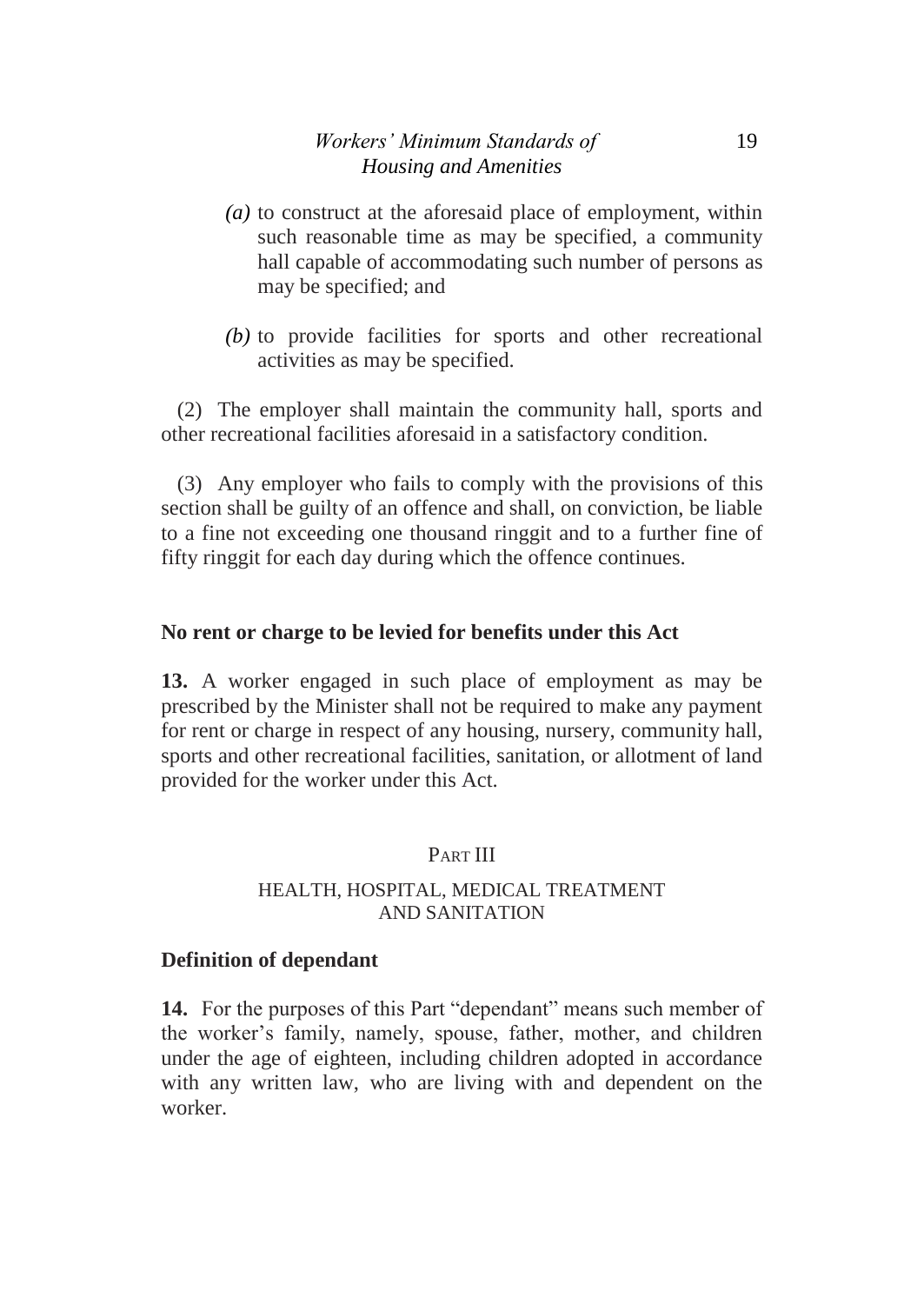#### **Employer to construct and maintain estate hospital**

**15.** (1) The Director General may, at any time by order in writing, require any employer to construct within a reasonable time to be stated in such order and thereafter to maintain at his own expense, a hospital, hereinafter called "estate hospital", on or in the immediate neighbourhood of any estate upon which workers are employed by him with accommodation for such number of patients as may be stated in such order.

(2) Where there is already a hospital maintained by the employer, the Director General may, by order in writing, require the employer to enlarge or add to such hospital so as to provide accommodation for a further number of patients as may be stated in the order.

(3) For the purposes of subsection (1) or (2) the Director General may further require the employer to employ a registered medical practitioner, registered under the Medical Act 1971, to reside at and have charge of such hospital or any hospital maintained by such employer, and to provide such medical practitioner with fit and proper house accommodation to the satisfaction of the Medical Officer of Health.

(4) If two or more estates are so situated that the required accommodation for patients from such estates can be conveniently provided in one hospital, the Director General may, instead of ordering each employer to construct and maintain a separate hospital, order all the employers concerned to construct within a reasonable time to be stated in such order and thereafter to maintain at their own expense one hospital, hereinafter called a "group estate hospital", for all such estates with accommodation for such number of patients as may be stated in the order, or if there is already a hospital erected and maintained jointly by two or more employers (whether constructed under the provisions of this section or not) may order them to enlarge or add to such hospital so as to provide accommodation for such further number of patients from their estates as may be stated in the order.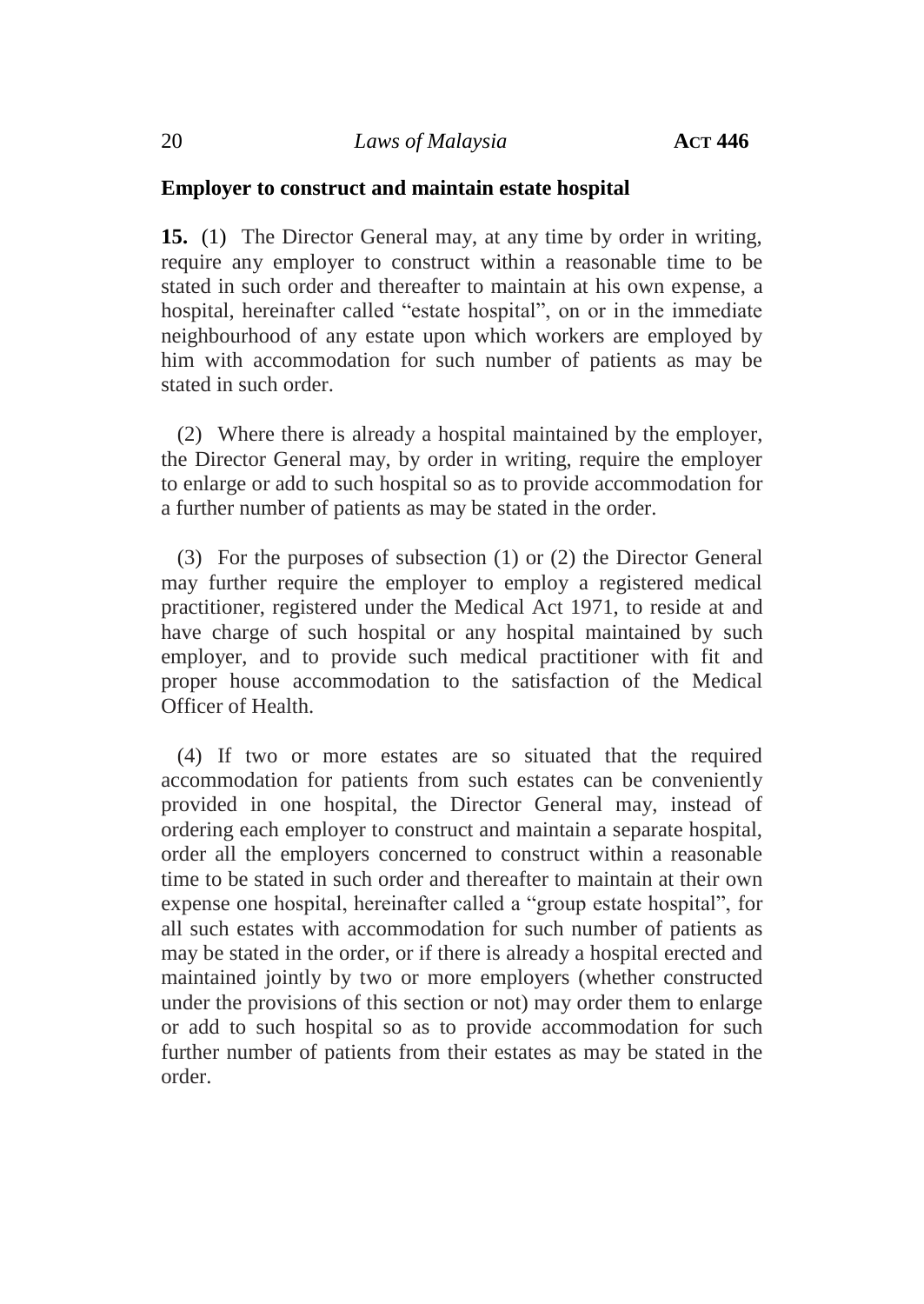## *Workers' Minimum Standards of* 21 *Housing and Amenities*

(5) For the purposes of subsection (4) the Director General may further require the employers to employ a registered medical practitioner, registered under the Medical Act 1971, to have charge of such group hospital and to provide such medical practitioner with fit and proper house accommodation to the satisfaction of the Medical Officer of Health.

(6) Where there already exists an estate hospital or group estate hospital the Director General may order the employers concerned to join such estate hospital or group estate hospital, as the case may be, and be jointly responsible for the maintenance of such hospital.

(7) Every employer referred to in this section and the resident manager of every estate concerned shall be responsible for the registration and the due maintenance of the estate hospital or group estate hospital, as the case may be, registered in accordance with the provisions of the Private Hospitals Act 1971 [*Act 43*] and any regulation made thereunder.

(8) No employer who has constructed and maintained an estate hospital or a group estate hospital, whether in pursuance of an order of the Director General under this section or otherwise, shall reduce the number of beds or discontinue the maintenance and operation of such estate hospital or group estate hospital without the prior written permission of the Director General.

## **Payment and recovery of hospital expenses by employer**

**.** 

**16.** (1) It shall be the duty of every employer to provide for every worker employed on an estate including his dependants who reside on such estate or on any other land owned or leased by or is within the control of the employer, medical attendance, care and treatment including diet at the estate hospital or group estate hospital established under section 15 or at the estate clinic established under section 19.

*NOTE*—The Private Hospitals Act 1971 [*Act 43*] has since been repealed by the Private Healthcare Facilities and Services Act 1998 [*Act 586*]–*see* section 119 of Act 586.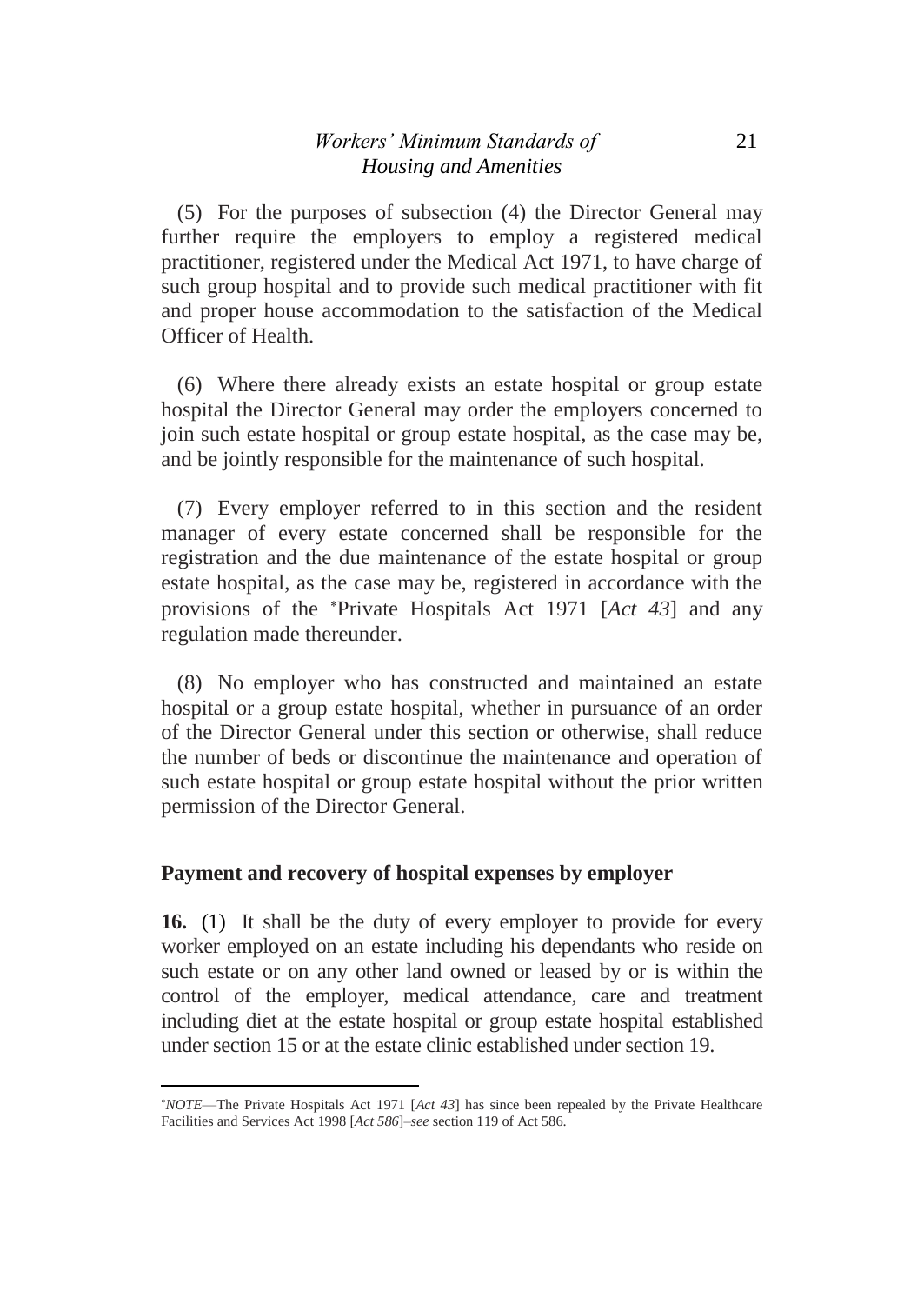(2) The employer may recover from such worker the expenses of such care, treatment and maintenance at such rate as the Minister may from time to time prescribe by notification in the *Gazette* in respect of any period in excess of 30 days during which such worker or any of his dependants shall have remained in the hospital.

## **Sick workers being admitted to a Government hospital**

**17.** (1) If a worker at the time of his admission to a Government hospital was employed and residing on any estate the employer shall pay the expenses of maintenance and treatment in such hospital of such worker and of any dependant of such worker at such rate as the Minister may, from time to time, prescribe by notification in the *Gazette.*

(2) The expenses incurred under subsection (1) shall, whatever be the amount, be recoverable from the employer in a Civil Court at the suit of the Medical Officer in charge of such hospital, and the certificate of such Medical Officer shall be sufficient *prima facie*  evidence that the amount therein specified is due from the employer:

Provided that not more than thirty days' expenses in hospital in respect of any worker or dependant shall be recoverable.

(3) No expenses paid by an employer under subsection (1) shall be recoverable from any worker.

## **Transportation of sick workers to hospital**

**18.** (1) It shall be the duty of the employer and of the resident manager at their own expenses—

*(a)* to have every worker employed on the estate and any dependant of such worker who requires medical treatment to be transported safely without delay to and from the hospital provided for workers employed on the estate or, if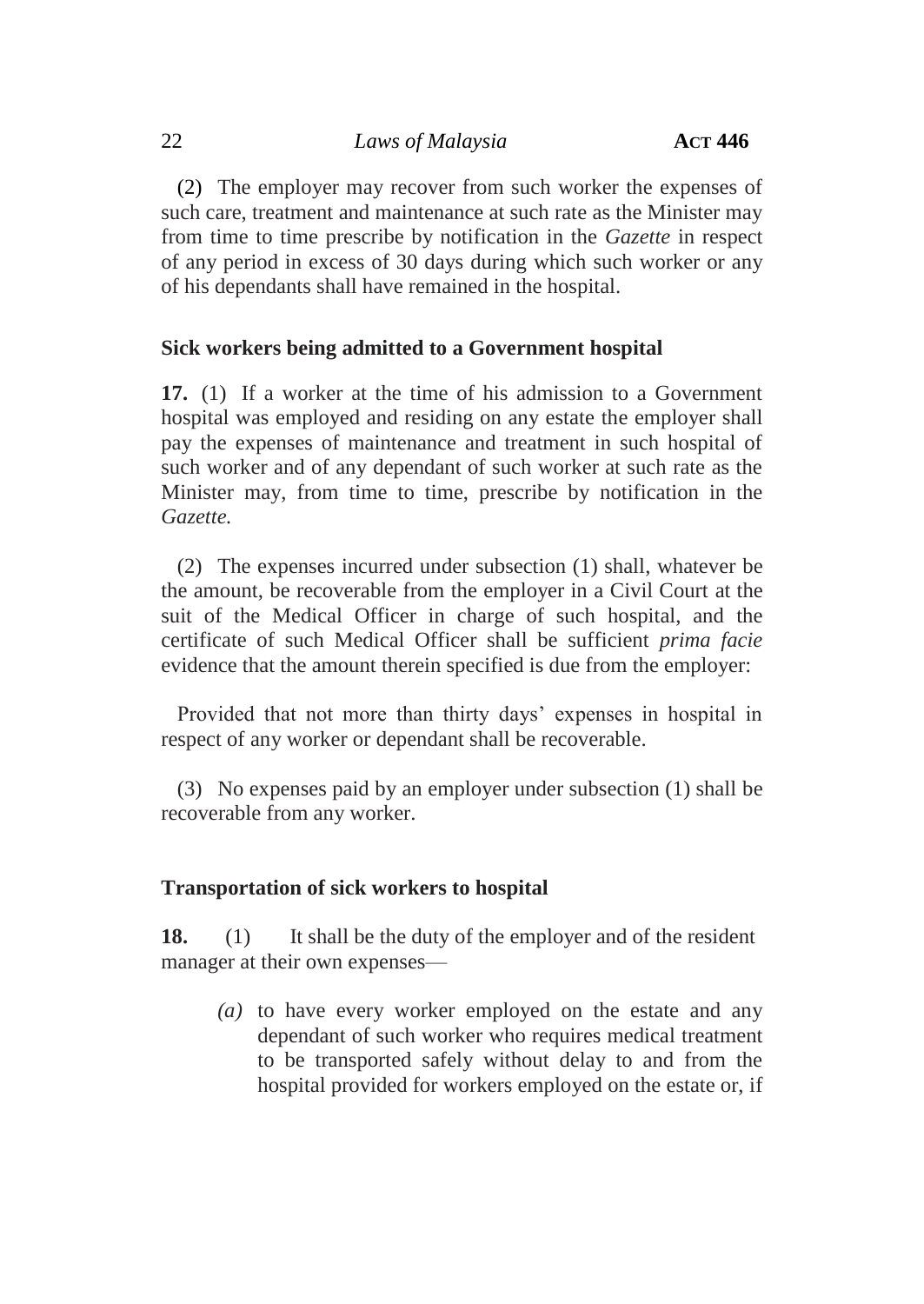there is no such hospital, to and from the nearest Government hospital; and

*(b)* to make such arrangements and to provide such appliances for the safe transport of a sick worker or any sick dependant of a worker to and from hospital as the Medical Officer of Health or any Medical Officer may, from time to time, require.

(2) The Medical Officer of Health or any Medical Officer may require the employer or resident manager to remove any worker on the estate who requires medical treatment to hospital.

(3) Any employer or resident manager who contravenes the provisions of this section, shall be guilty of an offence and shall, on conviction, be liable to a fine not exceeding two thousand ringgit and to a further fine of one hundred ringgit a day for each day during which the offence continues.

## **Medical treatment in estate on which a hospital is not maintained**

**19.** (1) On any estate where there is no estate hospital or a group estate hospital available, the Director General may, by order, after consultation with the Medical Officer of Health, require an employer to establish and maintain a clinic or make such other provisions as are necessary for the treatment of sick workers and their dependants.

(2) The Director General shall specify in such order the services, medicine, equipment and staff to be provided and the hours during which the treatment facilities shall be made available to the workers and their dependants.

(3) Where a clinic exists on any estate or is established pursuant to an order under subsection (1) it shall be the duty of the employer to arrange for a registered medical practitioner to visit the clinic at least once a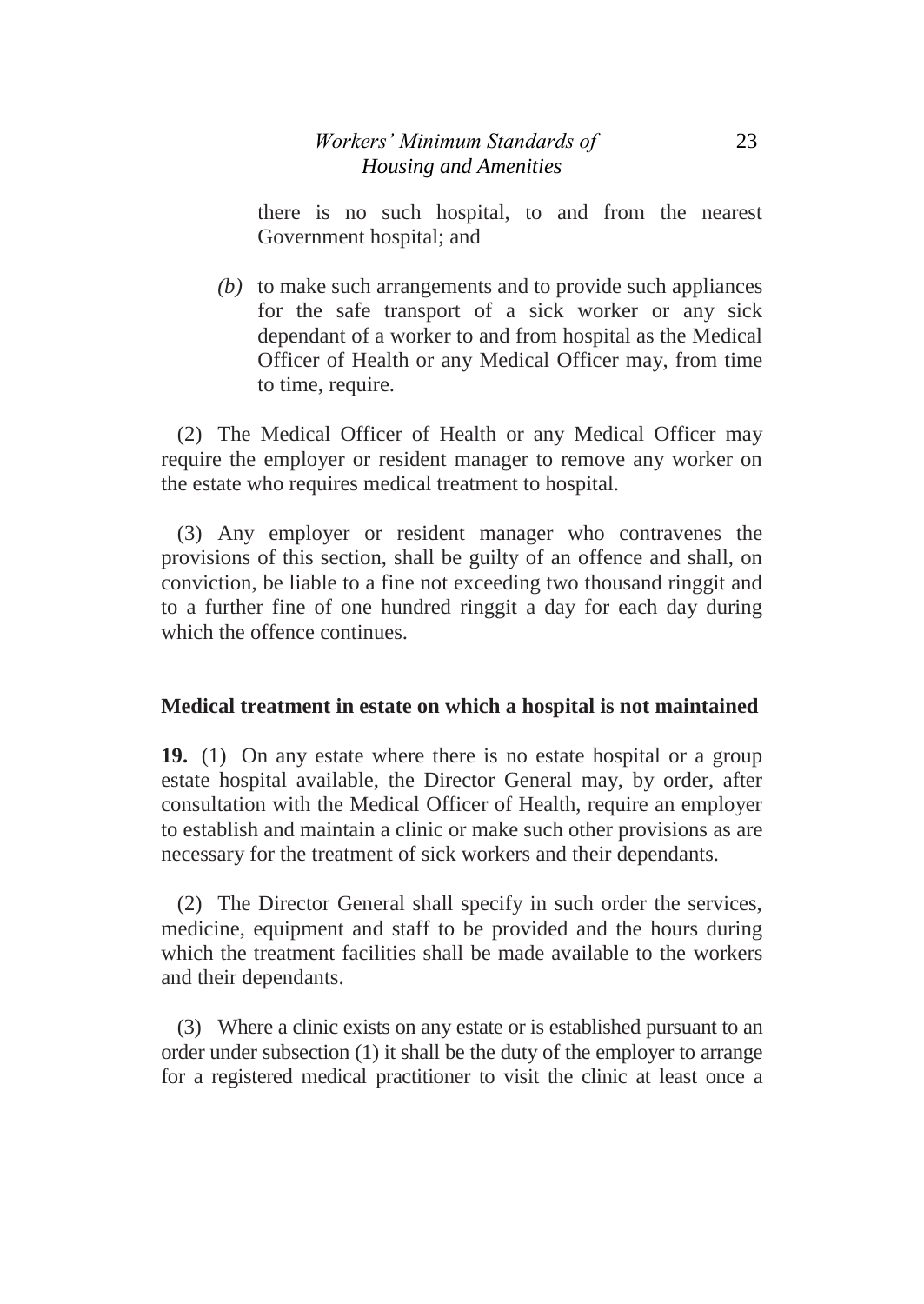fortnight to supervise the operations and management of the clinic and to provide medical treatment to workers and their dependants.

(4) No employer who has established and maintained a clinic, whether pursuant to an order of the Director General made under this section or otherwise, shall reduce the services, facilities or staff or discontinue the maintenance and operation of such clinic without the prior written permission of the Director General.

#### **Duty to report suspected cases of infectious disease**

**20.** (1) It shall be the duty of the resident registered medical practitioner, or, in his absence or if there is no resident registered medical practitioner, the resident manager, to isolate at once any worker or other person on an estate whom he may suspect to be suffering from any infectious disease as defined in the Prevention and Control of Infectious Diseases Act 1988 [*Act 342*], and to detain under observation any other person whom he may deem likely to have contracted such disease and with the least possible delay to notify the nearest Medical Officer, and pending the arrival on the estate of the Medical Officer of Health, the resident registered medical practitioner or the resident manager shall take appropriate preventive measures and thereafter consult the Medical Officer of Health on any further action to be taken.

(2) Any person who neglects to perform the duty imposed upon him by subsection (1) shall be guilty of an offence and shall, on conviction, be liable to a fine not exceeding two thousand ringgit and to a further fine of one hundred ringgit a day for each day during which the offence continues.

## **Duty of employer to segregate worker suffering from infectious disease**

**21.** (1) On the occurrence of any infectious disease on any estate it shall be the duty of the employer forthwith if so directed by the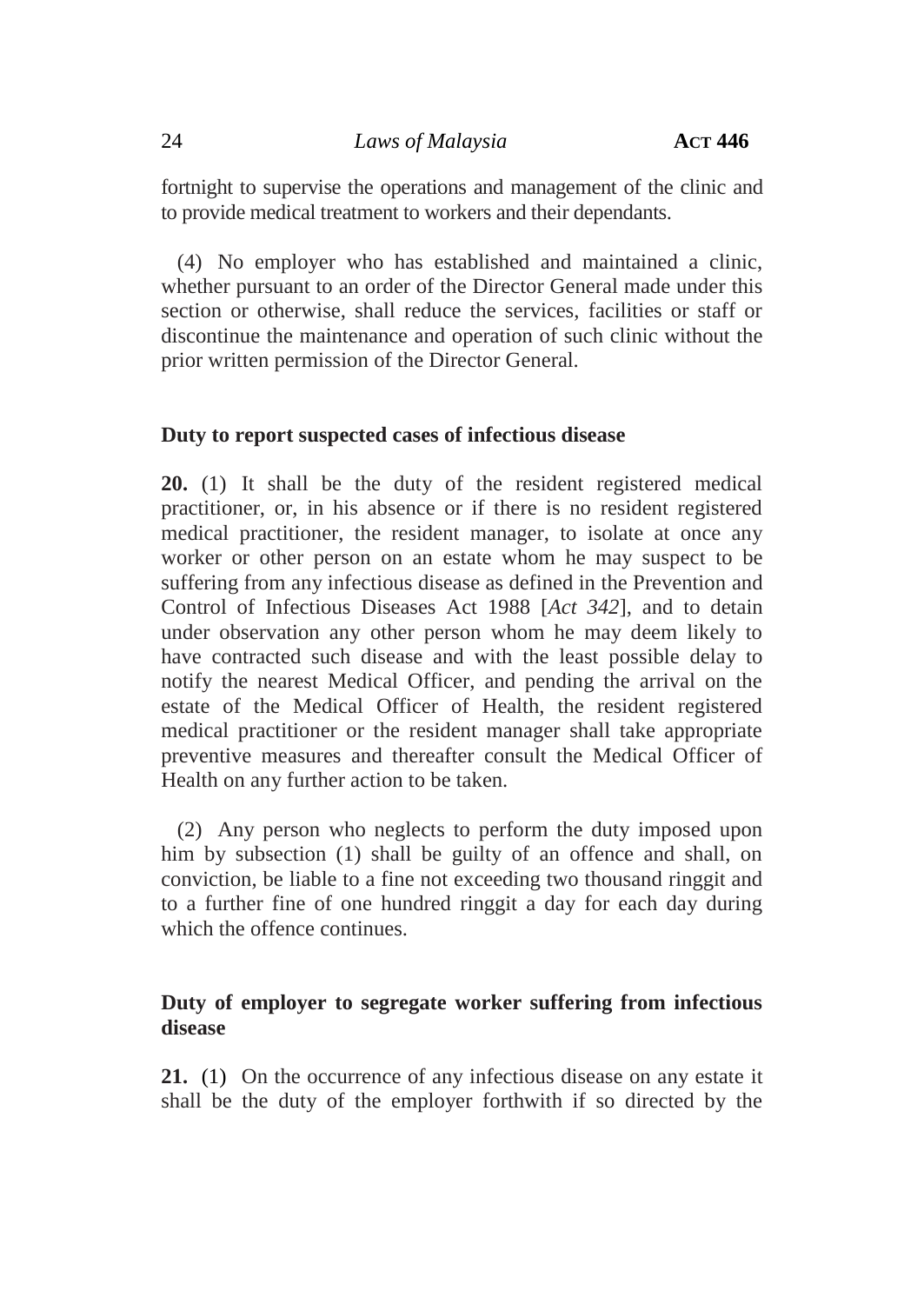## *Workers' Minimum Standards of* 25 *Housing and Amenities*

Medical Officer of Health or a Medical Officer, to provide a place where a worker may be segregated in the interest of public health or of any other worker employed on the estate and to make at his own expense such arrangements for the maintenance of such worker while so segregated and for the treatment of any worker suffering from such disease as may seem necessary to the Medical Officer of Health or such Medical Officer.

(2) If at any time it appears to the Medical Officer of Health or a Medical Officer that a worker employed on any estate is suffering from any infectious disease or that it is otherwise necessary in the interest of public health or of the health of any other worker employed on the estate that he be removed and placed under medical supervision, it shall be lawful for the Medical Officer of Health or Medical Officer to cause such worker to be removed to such place as he may direct and there to be detained until discharged by order in writing of the Medical Officer of Health or a Medical Officer.

# **Power of Medical Officer of Health to order immunization against infectious disease**

**22.** The Medical Officer of Health may at any time if it appears to him necessary for the health of the workers employed on any estate, by order in writing to the employer or resident manager, direct that such employer or resident manager at his own expense make arrangements so that all or any of the workers and their dependants be given immunization against any infectious disease.

# **Weekly inspection of workers' housing**

**23.** (1) It shall be the duty of the employer of a place of employment where workers and their dependants are provided with housing accommodation to ensure that—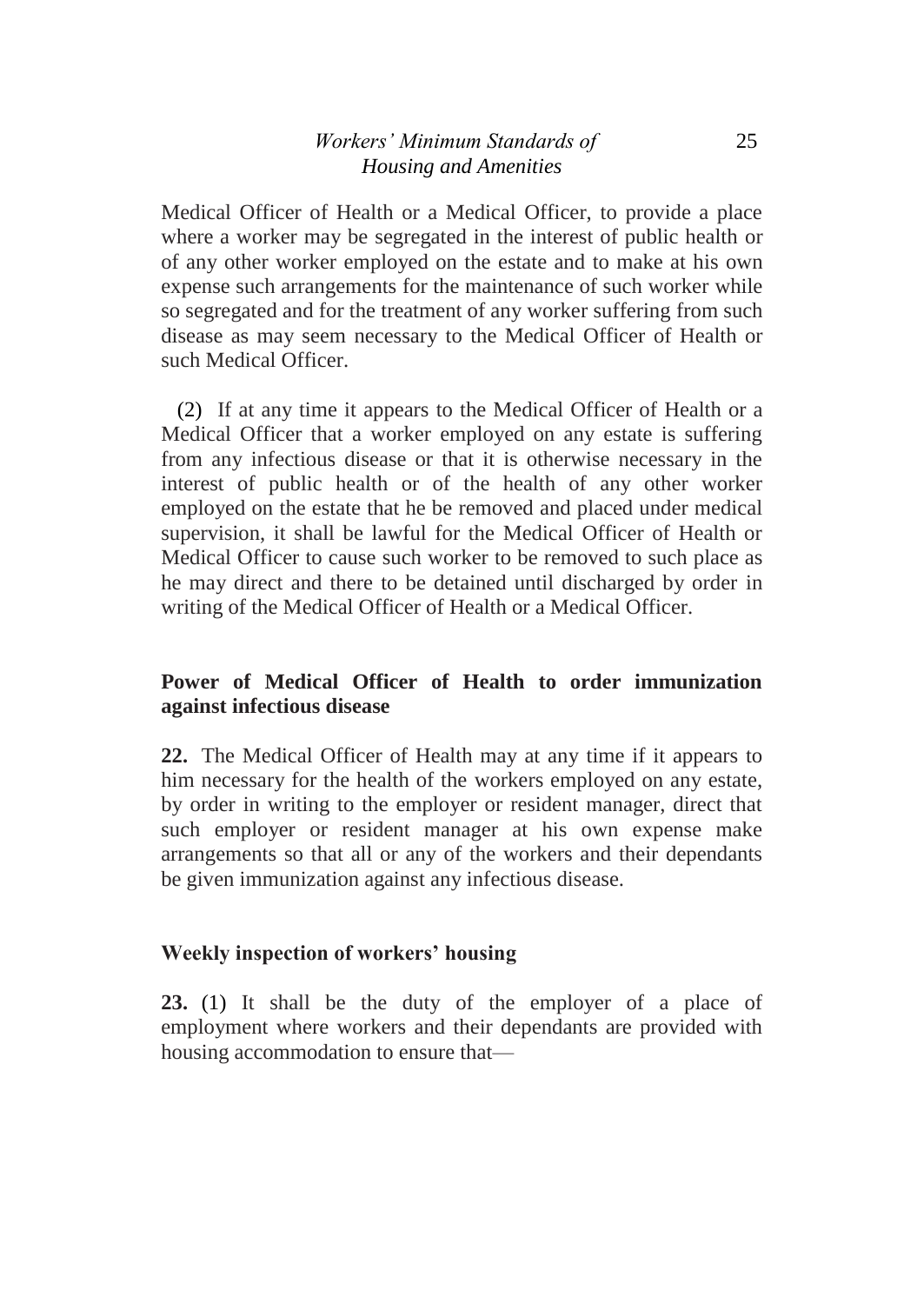#### 26 *Laws of Malaysia* **ACT 446**

- *(a)* the area surrounding the workers' housing is kept clear of undergrowth and maintained in a clean and sanitary condition;
- *(b)* the perimeter drains around each dwelling or block of dwellings including all outlet drains are kept in a good state of repair and clear of refuse or undergrowth to permit free flow of water;
- *(c)* all refuse in the housing site is collected daily and disposed of satisfactorily; and
- *(d)* all communal latrines and bathrooms are kept in a clean, sanitary and working condition.

(2) It shall be the duty of the employer to ensure that all buildings used for the housing of workers, nurseries or community halls are visited and inspected weekly by an estate hospital assistant registered under the Estate Hospital Assistants (Registration) Act 1965 [*Act 435*] or any other responsible person authorized by the employer who shall report to the resident manager if the buildings are not kept clean or if any refuse is allowed to accumulate in the neighbourhood of the buildings, and who shall also examine and if necessary take, or cause to be taken, to hospital any worker found in the buildings who appears to be suffering from any health complaint and report to the resident manager accordingly.

(3) The findings of the estate hospital assistant or any other authorized person shall be recorded in a book kept at the place of employment and be made available to the Director General or Medical Officer of Health for inspection.

(4) In any case where the Medical Officer of Health shall consider that the visits, inspections or other duties, prescribed by subsection (2) are not satisfactorily carried out he may notify the resident manager accordingly, specifying the matters in respect whereof he is not satisfied, and the resident manager shall thereupon make further or other arrangements as the Medical Officer of Health may require.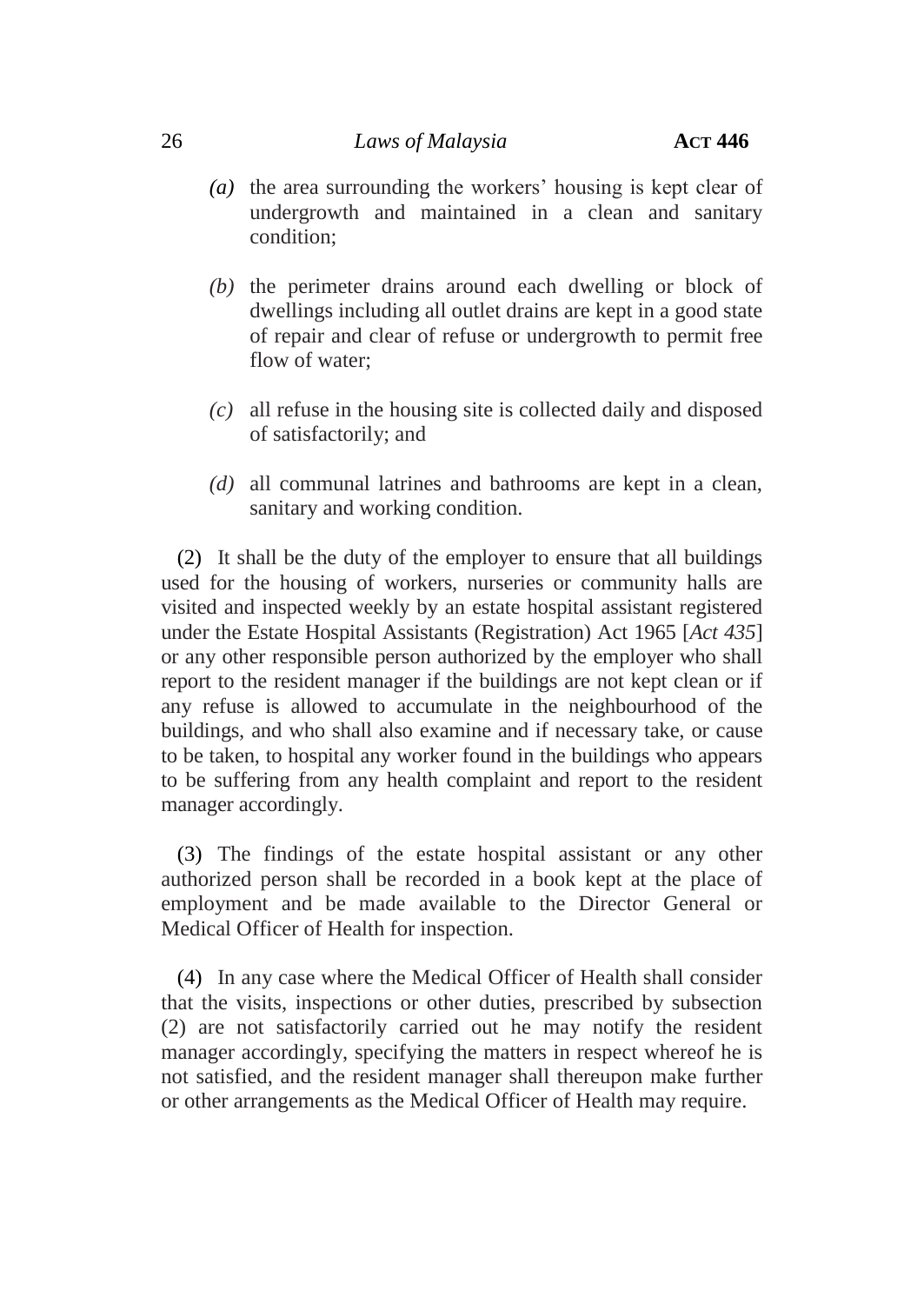#### **Onus of proof**

**24.** In all proceedings under this Part the onus of proving that he is not the employer or resident manager or the person whose duty it is under the provisions of this Part to do or to abstain from doing anything shall be on the person who alleges that he is not the employer, resident manager or other person, as the case may be.

#### PART IV

#### REGULATIONS

#### **Regulations**

**25.** (1) The Minister may, from time to time, make such regulations as may be necessary or expedient for giving full effect to the provisions of this Act, or for the further, better or more convenient implementation of the provisions of this Act.

(2) Without prejudice to the generality of subsection (1) regulations may be made—

- *(a)* to prescribe the minimum requirements for various classes of buildings (including temporary buildings) to be used for the housing of workers, or as nurseries or community halls, the minimum sanitary requirements, water and electricity supplies and other matters pertaining to health in respect of such buildings;
- *(b)* to prescribe the minimum equipment and staff for nurseries and the type and amount of milk, play equipment and play activity programmes to be provided for the dependants accommodated therein under section10;
- *(c)* to prescribe, in consultation with the Minister of Health—
	- (i) as regards clinics, the minimum equipment, surgical and medical appliances, drugs, staff and the types of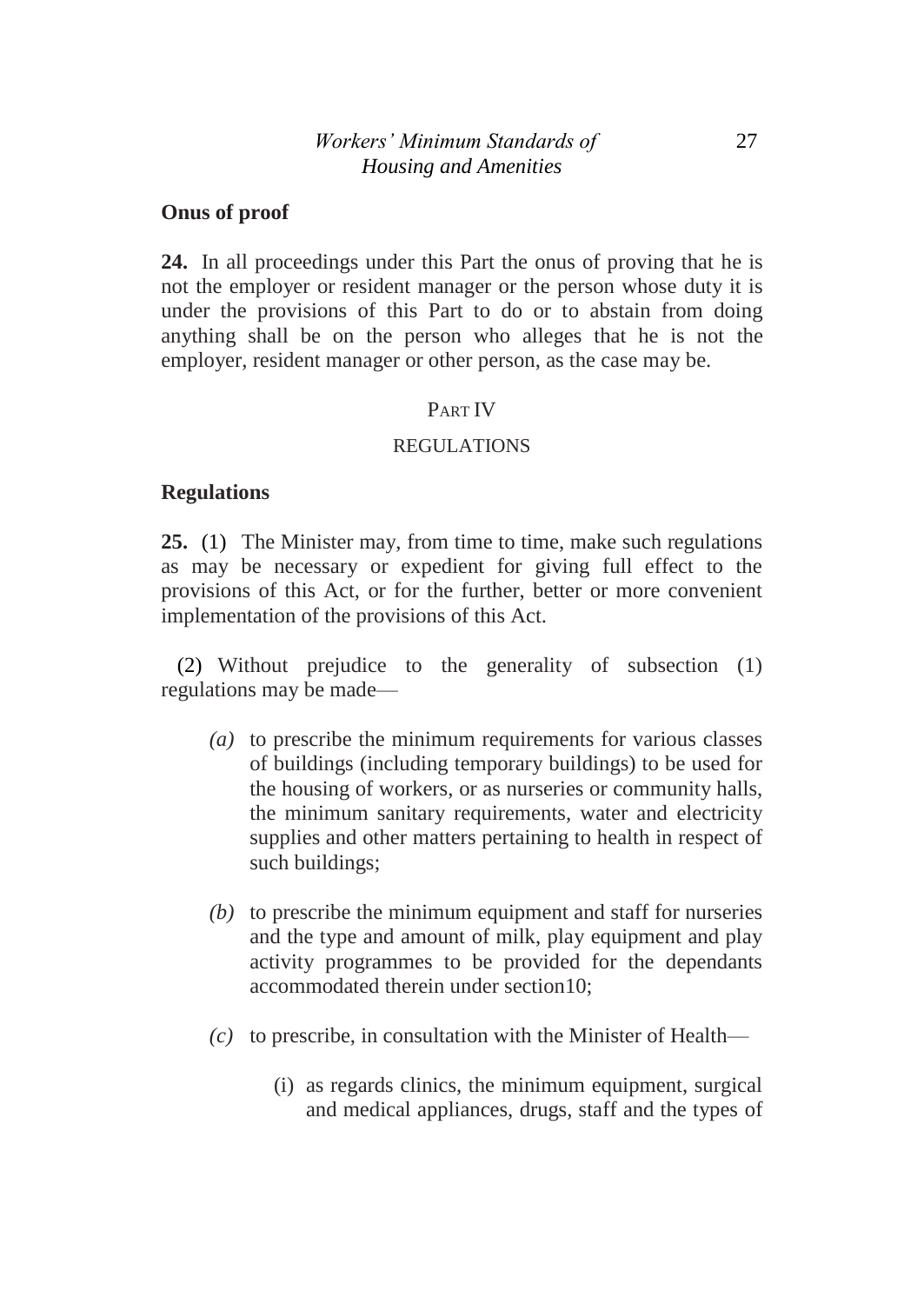services to be provided and the registers and records to be kept; and

- (ii) as regards water supply, the manner in which water is to be filtered and treated;
- *(d)* to prescribe the procedure for the submission and approval of plans of buildings and their sites;
- *(e)* to prescribe the form of any register, summons or order required to be kept, issued or made under this Act; and
- *(f)* to prescribe anything which may be prescribed under this Act.

# PART V

## GENERAL PROVISIONS, APPEALS AND OFFENCES

## **Minister may vest certain officers with power and duties**

**26.** The Minister may by order vest in an officer appointed under subsection 3(2) of the Employment Act 1955 and in the Director General of Social Welfare and authorized officers appointed under the Child Care Centre Act 1984 [*Act 308*] all or any of the powers conferred upon the Director General by this Act and every duty so performed and every power so exercised shall be deemed to have been performed and exercised for the purpose of this Act.

# **Power of Director General,** *etc***. to inspect, investigate and to issue summons**

**27.** (1) The Director General, Medical Officer of Health or District Engineer shall have power at all times without the need for previous notice—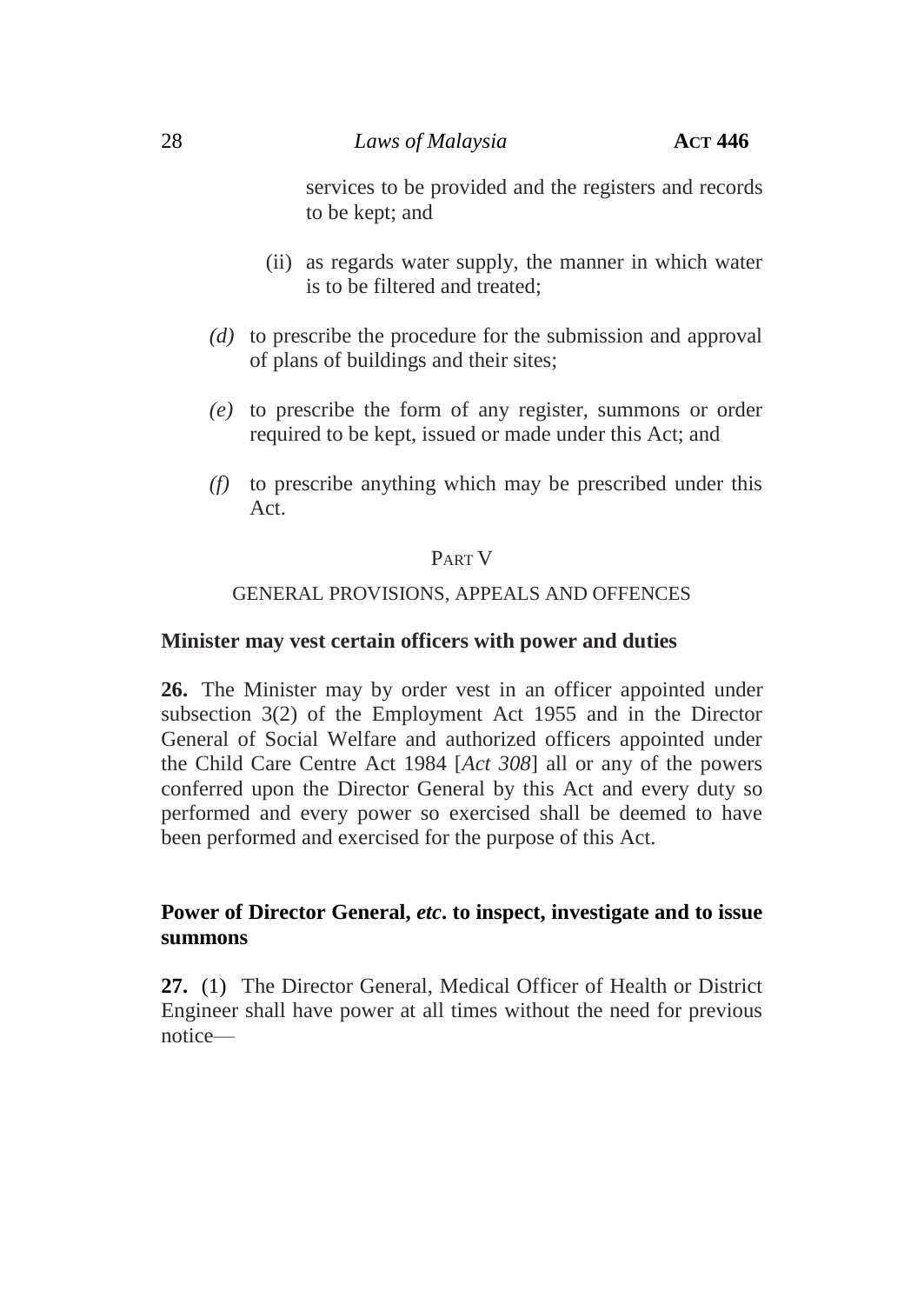- *(a)* to enter and inspect any place of employment or any building which, he believes, is used by an employer for the housing of his workers or as a nursery or as a community hall;
- *(b)* to enter and inspect any estate hospital, group estate hospital and clinic where workers are provided with medical attendance, care and treatment; and
- *(c)* to make such inquiry or investigation as he considers necessary in relation to any matter within the provisions of this Act.

(2) In the course of an inspection under this Act the Director General, Medical Officer of Health or District Engineer may—

- *(a)* put questions relating to matters covered under the provisions of this Act, either in private or in the presence of witnesses, as they may choose, to the owner or occupier of the place of employment, or his representative, to the employer of any worker employed thereat or his representative, to any person in charge of the workers, to the workers themselves and to any other person whose evidence he may consider necessary; and all such persons shall be legally bound to answer such questions truthfully to the best of their ability;
- *(b)* require the employer to produce before him all or any of the workers employed by him together with any records, registers and documents relating to matters covered under the provisions of this Act including any contract of service, book of account of wages, register and any other document relating to such workers or their employment and to answer such questions in respect thereof as he may think fit to ask;
- *(c)* copy or make extracts from such record, contract of service, book of account of wages, register and any other document referred to in paragraph (*b*);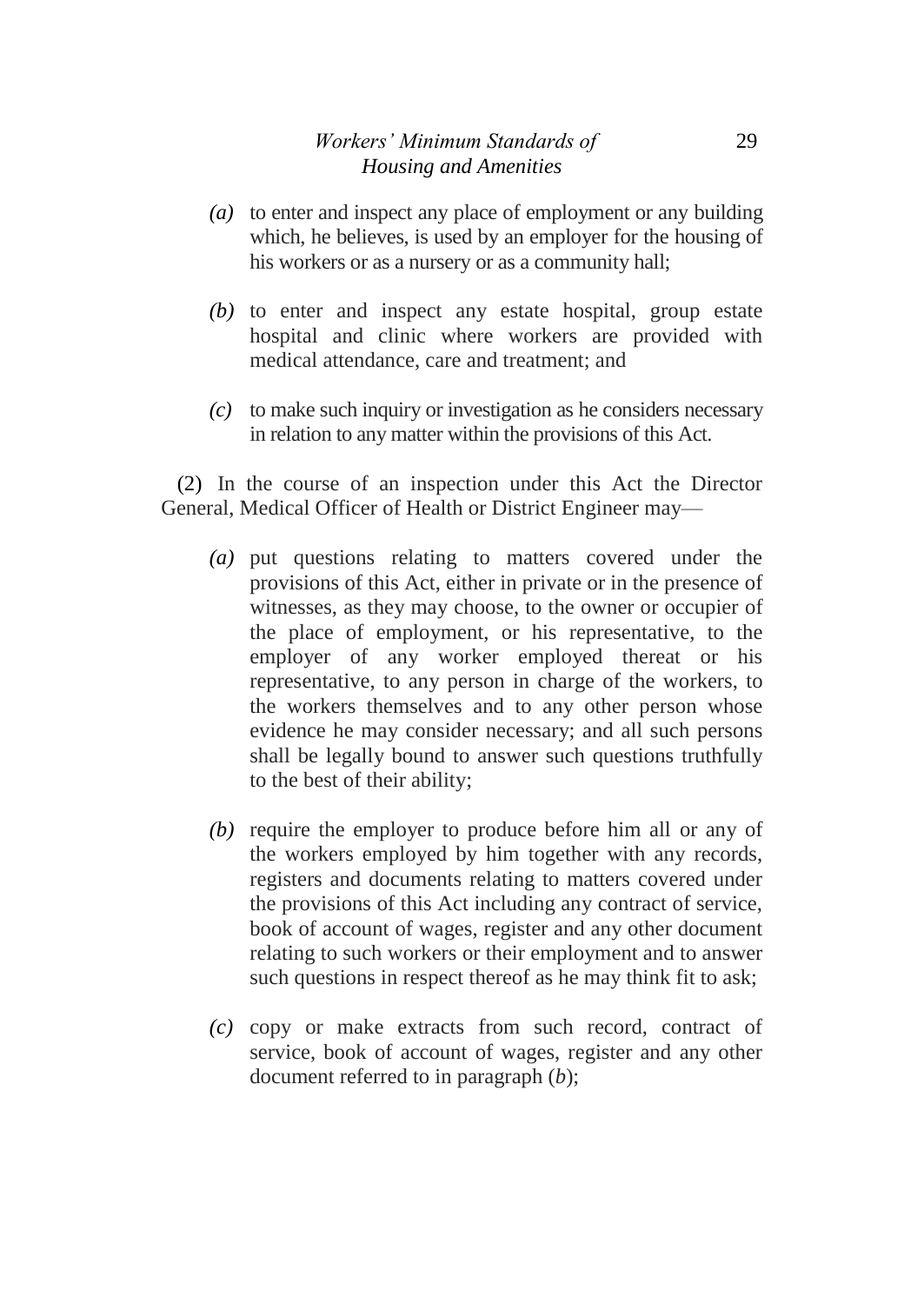- *(d)* take possession of such record, contract of service, book of account of wages, register and any other document where, in his opinion—
	- (i) the inspection, copying or the making of extracts from such record, contract of service, book of account of wages, register or any other document cannot reasonably be undertaken without taking possession of them;
	- (ii) they may be interfered with or destroyed unless he takes possession of them; or
	- (iii) they may be needed as evidence in any legal proceedings under this Act; and
- *(e)* take samples of water supplies for examination and analysis.

(3) As respects the power to inspect, inquire and investigate aforesaid, the Director General may by summons in the prescribed form require any person, whom he has reason to believe to be able to give any information relevant to the matter in question, to give such information, and any person so summoned shall be bound to attend before the Director General and to answer truthfully any question put to him by the Director General relating to the said matter.

(4) Sections 82 and 83 of the Employment Act 1955 shall apply to the service of a summons issued under this section as they apply to a summons issued under Part XV of the said Act.

#### **Director General may prosecute**

**28.** The Director General may conduct prosecution in respect of an offence under this Act or any regulation made thereunder.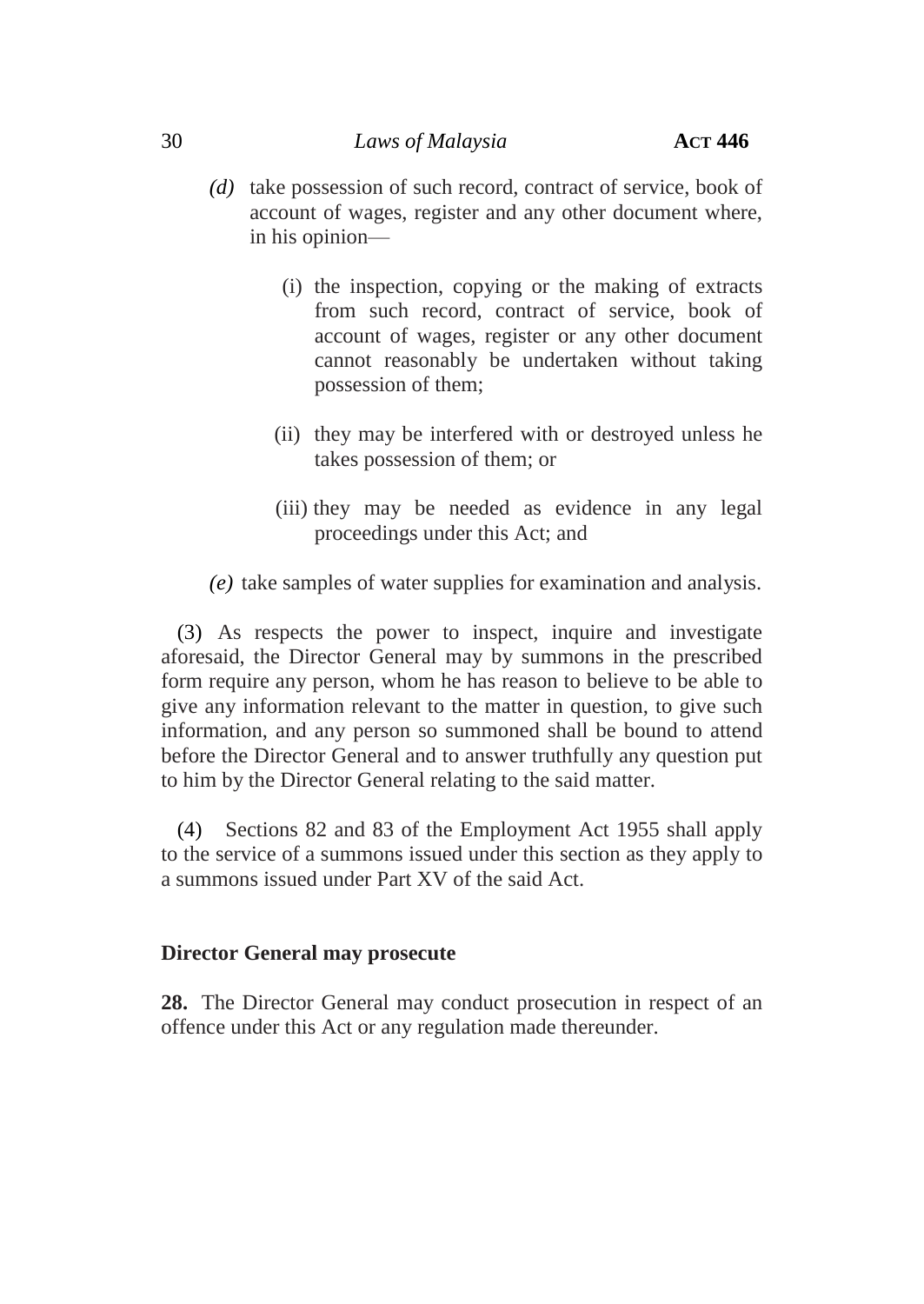## **Director General and officers deemed to be public servants**

**29.** The Director General and all officers named in any order made under section 26 shall when exercising functions provided by this Act be deemed to be public servants for the purpose of the Penal Code [*Act 574*].

# **Appeal**

**30.** (1) Subject to subsection (2) any employer aggrieved by any order or decision made under this Act or any regulation made thereunder may within thirty days of such order or decision in writing being received by him appeal to the Minister.

(2) An appeal against the order or decision of an officer appointed under section 26 shall not be brought to the Minister unless and until such appeal shall have first been brought to the Director General within the time stipulated in subsection (1).

(3) The decision of the Minister in respect of an appeal under this section shall be final.

# **Failure to comply with order under section 5, 8, 12, 15 or 19**

**31.** Any employer who fails to comply with any order made under section 5, 8, 12, 15 or 19 commits an offence and shall, on conviction, be liable to a fine not exceeding five thousand ringgit and to a further fine of one hundred ringgit a day for each day during which the offence continues.

## **Failure to comply with section 20 or 21**

**32.** Any resident manager who fails to comply with section 20 or with any requirement of the Medical Officer of Health under section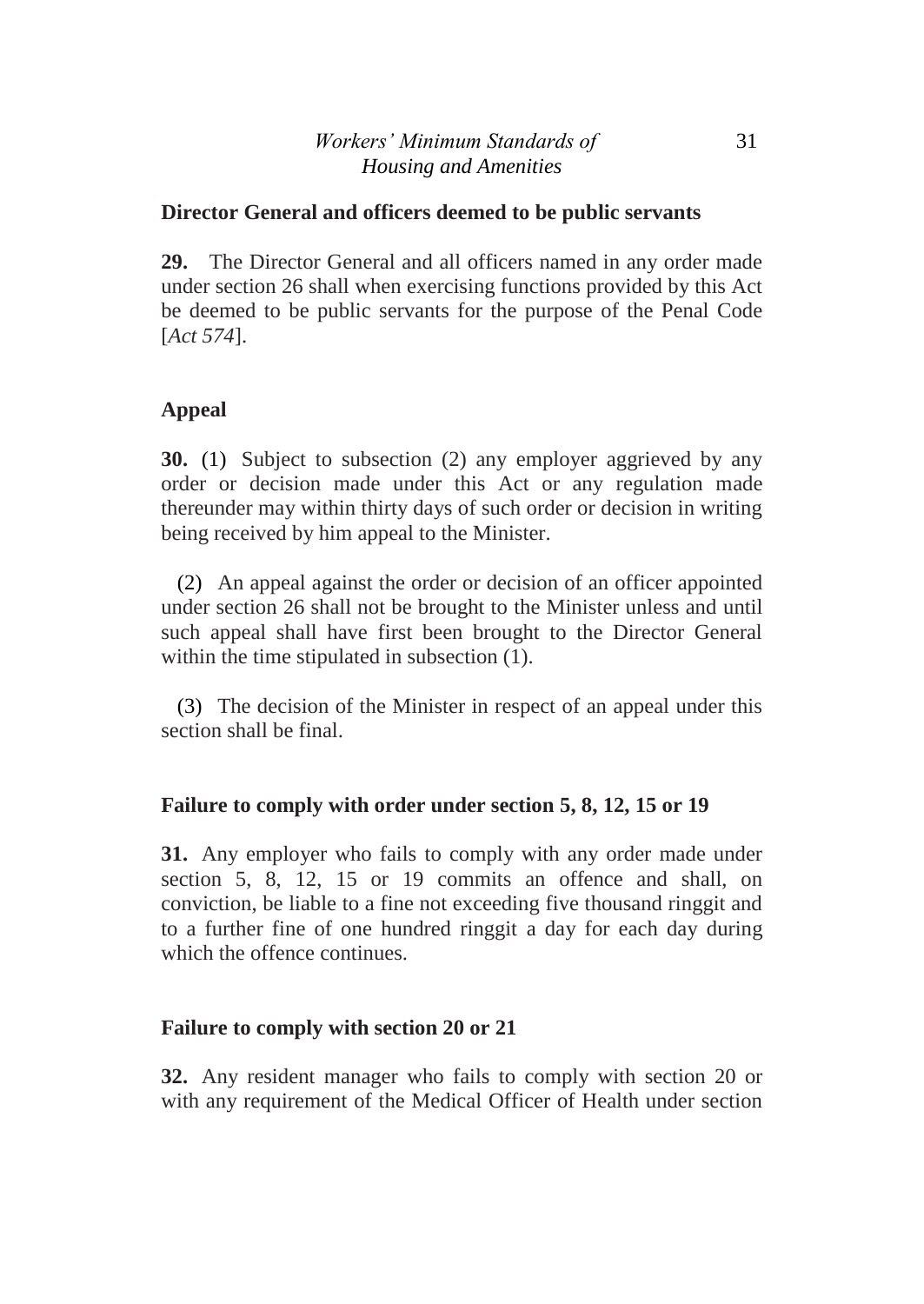21 commits an offence and shall, on conviction, be liable to a fine not exceeding two thousand ringgit and to a further fine of one hundred ringgit a day for each day during which the offence continues.

# **General penalty**

**33.** Any employer who contravenes any provision of this Act or any regulation made thereunder or who fails to carry out any order made by the Director General under this Act, shall be guilty of an offence under such provision, and if no penalty is expressly provided for the offence shall, on conviction, be liable to a fine not exceeding two thousand ringgit and to a further fine not exceeding one hundred ringgit a day for each day during which the offence continues.

# PART VI

## REPEAL AND SAVINGS

# **Repeal and savings in respect thereof**

**34.** (1) The written laws specified in the Schedule to this Act are hereby repealed.

(2) Any regulation made under any of the laws repealed in subsection (1) shall continue in force until revoked or replaced by regulations made under this Act.

(3) The Minister may, whenever it appears to him necessary or expedient so to do whether for the purpose of removing difficulties or in consequence of the passing of this Act, by order make such modifications to any provision in any regulation in subsection (2) as he may think fit.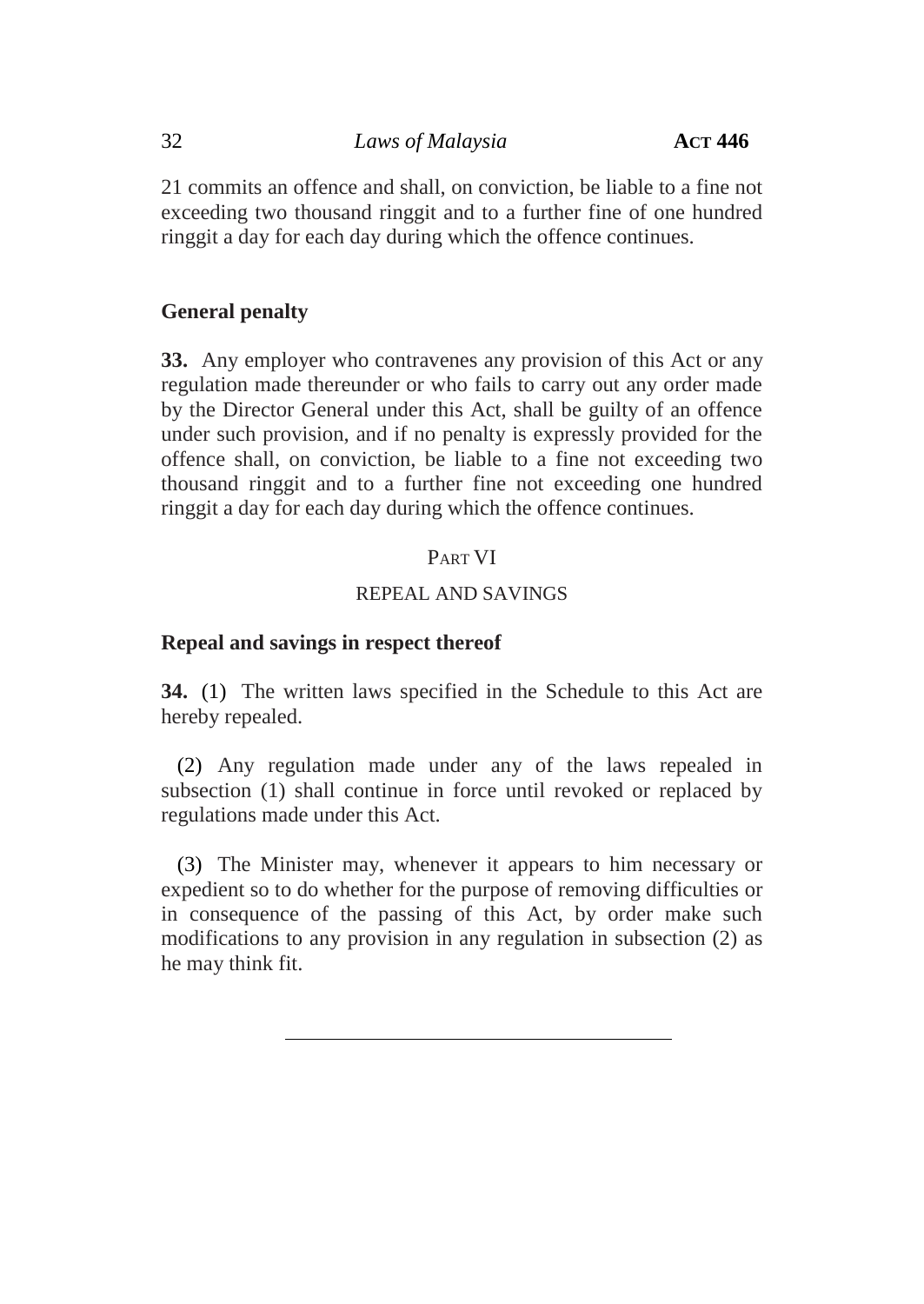# *Workers' Minimum Standards of* 33 *Housing and Amenities*

## **SCHEDULE**

[Subsection 34(1)]

#### REPEAL

| F.M.S. Cap. 154                           | The Labour Code                                    |  |  |
|-------------------------------------------|----------------------------------------------------|--|--|
| S.S. Cap. 69                              | The Labour Ordinance                               |  |  |
| Kedah Enactment No. 2 of 1345 (A.H)       | The Labour Code                                    |  |  |
| Perlis Enactment No. 3 of 1345 (A.H)      | The Labour Code                                    |  |  |
| Johore Enactment No. 82 of 1936           | The Labour Code                                    |  |  |
| Terengganu Enactment No. 60 of 1356 (A.H) | The Labour Code                                    |  |  |
| Kelantan Enactment No. 2 of 1936          | The Labour Code                                    |  |  |
| Act No. 39 of 1966                        | Workers (Minimum Standards of<br>Housing) Act 1966 |  |  |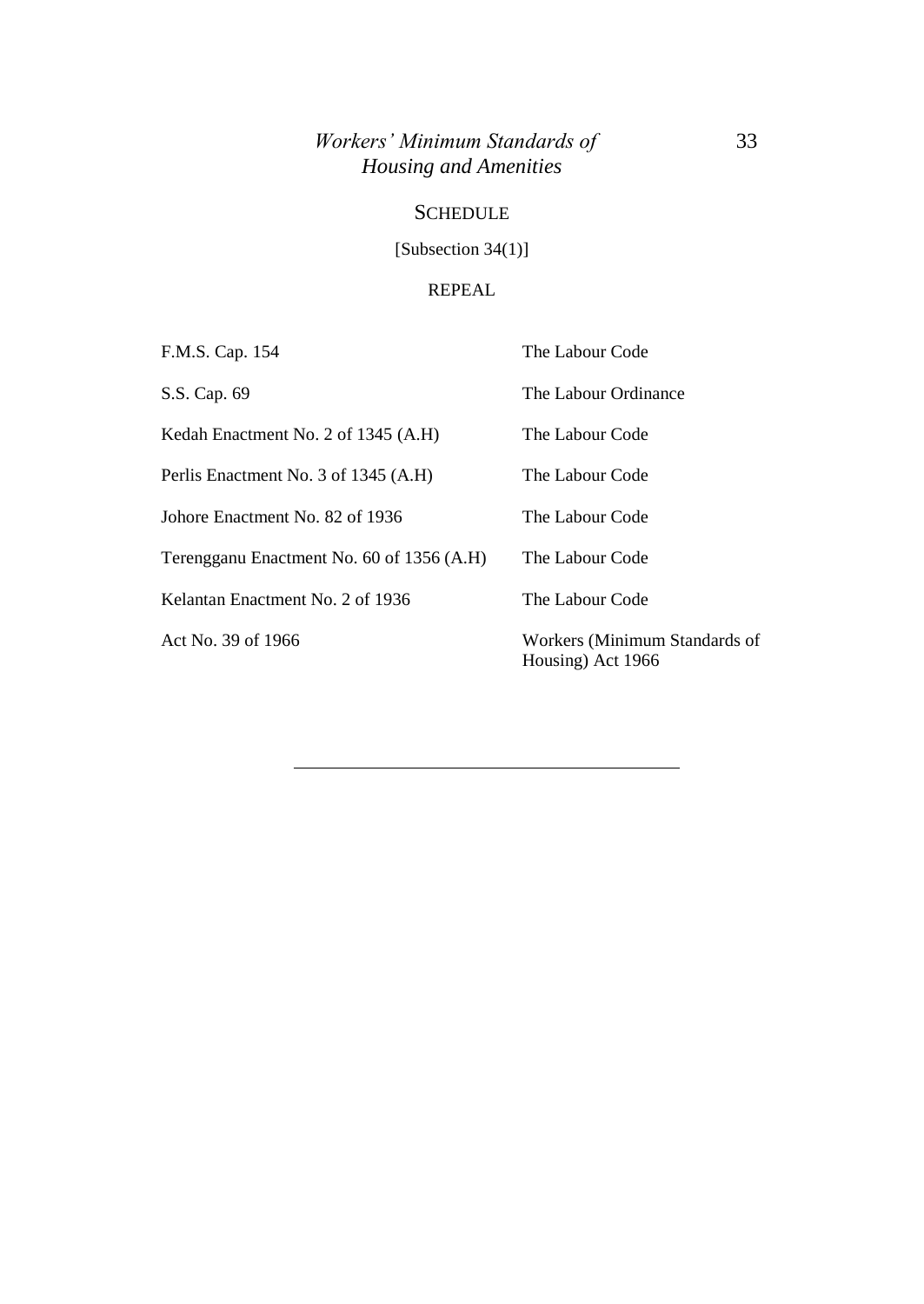# **LAWS OF MALAYSIA**

#### **Act 446**

# **WORKERS' MINIMUM STANDARDS OF HOUSING AND AMENITIES ACT 1990**

#### LIST OF AMENDMENTS

Amending law Short title In force from

-NIL-